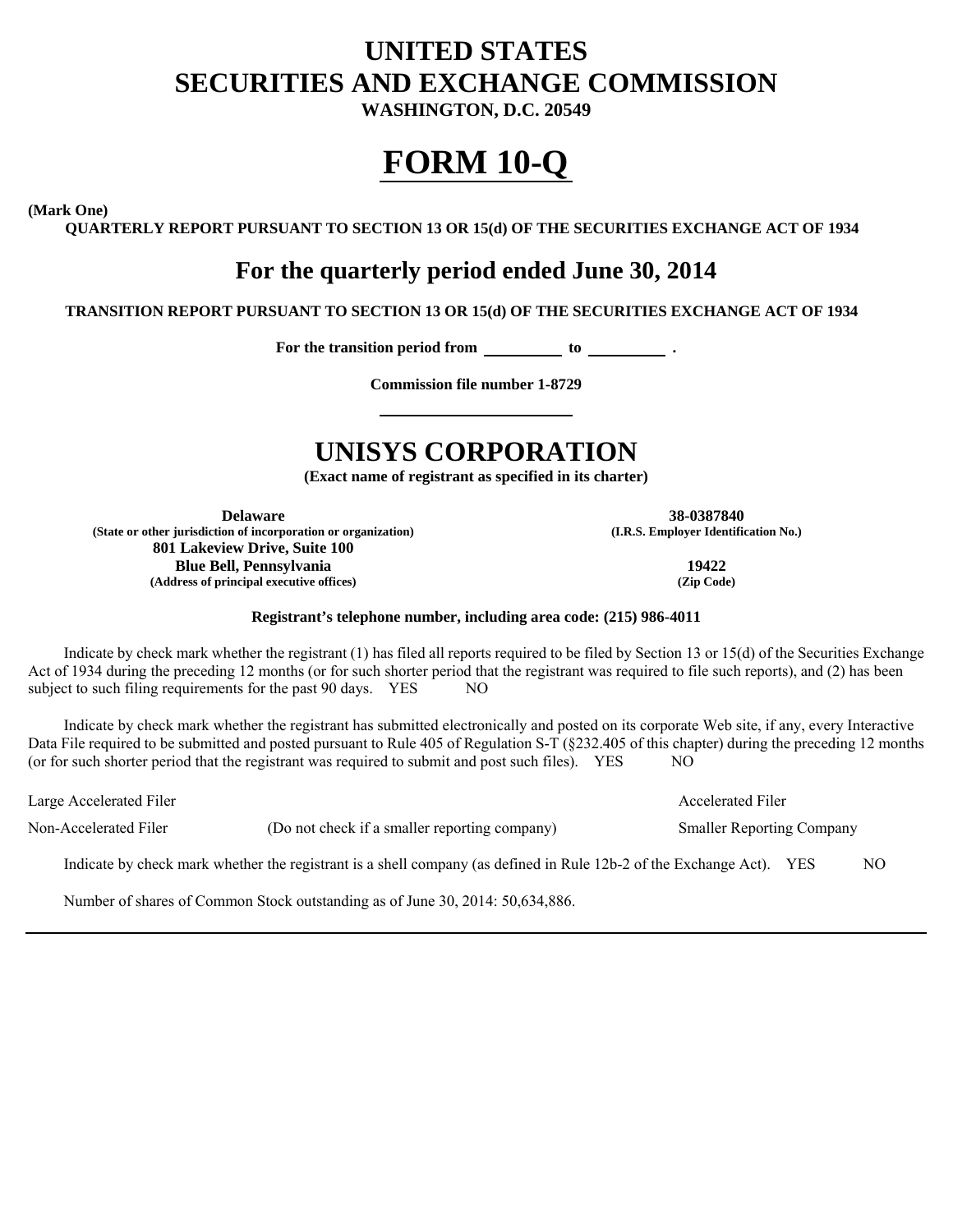Item 1. Financial Statements.

#### UNISYS CORPORATION CONSOLIDATED BALANCE SHEETS (Unaudited) (Millions)

|                                                         | June 30,<br>2014                   | December 31,<br>2013 |
|---------------------------------------------------------|------------------------------------|----------------------|
| <b>Assets</b>                                           |                                    |                      |
| Current assets                                          |                                    |                      |
| Cash and cash equivalents                               | $\boldsymbol{\mathsf{S}}$<br>574.2 | 639.8<br>\$          |
| Accounts and notes receivable, net                      | 515.7                              | 683.1                |
| Inventories:                                            |                                    |                      |
| Parts and finished equipment                            | 27.2                               | 32.8                 |
| Work in process and materials                           | 22.5                               | 22.3                 |
| Deferred income taxes                                   | 17.8                               | 24.1                 |
| Prepaid expenses and other current assets               | 144.3                              | 138.7                |
| Total                                                   | 1,301.7                            | 1,540.8              |
| Properties                                              | 1,136.5                            | 1,095.5              |
| Less-Accumulated depreciation and amortization          | 956.9                              | 920.8                |
| Properties, net                                         | 179.6                              | 174.7                |
| Outsourcing assets, net                                 | 107.2                              | 115.5                |
| Marketable software, net                                | 142.3                              | 129.1                |
| Prepaid postretirement assets                           | 120.5                              | 83.7                 |
| Deferred income taxes                                   | 121.6                              | 112.3                |
| Goodwill                                                | 190.1                              | 188.7                |
| Other long-term assets                                  | 173.1                              | 165.2                |
| Total                                                   | 2,336.1                            | 2,510.0              |
| Liabilities and deficit                                 |                                    |                      |
| <b>Current liabilities</b>                              |                                    |                      |
| Notes payable                                           | $\mathbb S$<br>$\cdot$             | $\$$                 |
| Accounts payable                                        | 223.1                              | 246.7                |
| Deferred revenue                                        | 351.9                              | 402.4                |
| Other accrued liabilities                               | 356.9                              | 375.7                |
| Total                                                   | 932.0                              | 1,024.8              |
|                                                         |                                    |                      |
| Long-term debt                                          | 210.0                              | 210.0                |
| Long-term postretirement liabilities                    | 1,599.6                            | 1,697.2              |
| Long-term deferred revenue                              | 114.1                              | 122.7                |
| Other long-term liabilities                             | 108.9                              | 119.2                |
| Commitments and contingencies                           |                                    |                      |
| Deficit                                                 |                                    |                      |
| 6.25% mandatory convertible preferred stock             |                                    | 249.7                |
| Common stock, shares issued: 2014; 52.3, 2013; 45.1     | .5                                 | .4                   |
| Accumulated deficit                                     | (1, 845.4)                         | (1,782.5)            |
| Treasury stock, shares at cost: 2014; 1.7, 2013; 1.1    | (77.7)                             | (62.4)               |
| Paid-in capital<br>Accumulated other comprehensive loss | 4,486.6<br>(3,239.8)               | 4,227.7<br>(3,333.4) |
|                                                         |                                    |                      |
| Total Unisys stockholders' deficit                      | (675.8)                            | (700.5)              |
| Noncontrolling interests                                | 47.3                               | 36.6                 |
| Total deficit                                           | (628.5)                            | (663.9)              |
| Total                                                   | 2,336.1                            | \$<br>2,510.0        |

See notes to consolidated financial statements.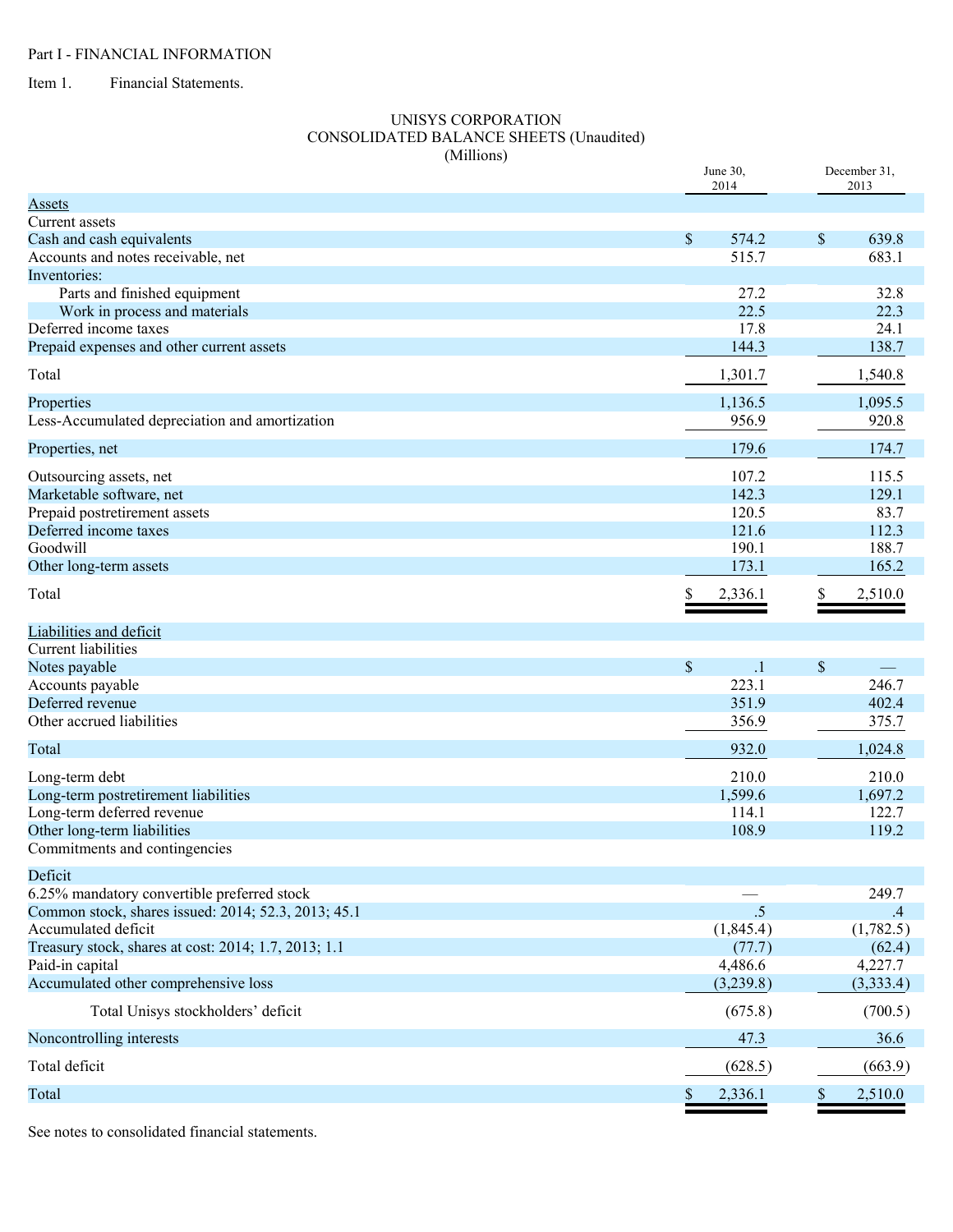#### UNISYS CORPORATION CONSOLIDATED STATEMENTS OF INCOME (Unaudited) (Millions, except per share data)

|                                                                          | Three Months<br>Ended June 30 |             | Six Months<br>Ended June 30 |               |
|--------------------------------------------------------------------------|-------------------------------|-------------|-----------------------------|---------------|
|                                                                          | 2014                          | 2013        | 2014                        | 2013          |
| Revenue                                                                  |                               |             |                             |               |
| Services                                                                 | 712.9<br>$\mathbb{S}$         | 739.7<br>\$ | 1,403.8<br>\$               | \$<br>1,462.7 |
| Technology                                                               | 93.5                          | 118.9       | 164.3                       | 205.8         |
|                                                                          | 806.4                         | 858.6       | 1,568.1                     | 1,668.5       |
| Costs and expenses                                                       |                               |             |                             |               |
| Cost of revenue:                                                         |                               |             |                             |               |
| Services                                                                 | 600.2                         | 614.0       | 1,192.4                     | 1,216.8       |
| Technology                                                               | 41.0                          | 43.9        | 77.5                        | 90.2          |
|                                                                          | 641.2                         | 657.9       | 1,269.9                     | 1,307.0       |
| Selling, general and administrative                                      | 133.6                         | 144.9       | 272.1                       | 287.1         |
| Research and development                                                 | 15.8                          | 17.8        | 30.2                        | 34.8          |
|                                                                          | 790.6                         | 820.6       | 1,572.2                     | 1,628.9       |
| Operating profit (loss)                                                  | 15.8                          | 38.0        | (4.1)                       | 39.6          |
| Interest expense                                                         | 2.3                           | 2.6         | 4.3                         | 5.3           |
| Other income (expense), net                                              | (2.5)                         | 14.1        | (12.3)                      | 9.2           |
| Income (loss) before income taxes                                        | 11.0                          | 49.5        | (20.7)                      | 43.5          |
| Provision for income taxes                                               | 19.9                          | 22.7        | 35.9                        | 44.1          |
| Consolidated net income (loss)                                           | (8.9)                         | 26.8        | (56.6)                      | (.6)          |
| Net income attributable to noncontrolling interests                      | 3.2                           | 2.3         | 6.3                         | 4.8           |
| Net income (loss) attributable to Unisys Corporation                     | (12.1)                        | 24.5        | (62.9)                      | (5.4)         |
| Preferred stock dividends                                                |                               | 4.1         | 2.7                         | 8.1           |
| Net income (loss) attributable to Unisys Corporation common shareholders | (12.1)                        | \$<br>20.4  | \$<br>(65.6)                | (13.5)        |
| Earnings (loss) per common share attributable to Unisys Corporation      |                               |             |                             |               |
| <b>Basic</b>                                                             | $.24^\circ$                   | .47         | (1.35)                      | (31)          |
| Diluted                                                                  | (.24)<br>\$                   | \$<br>.46   | \$<br>(1.35)                | \$<br>(.31)   |

See notes to consolidated financial statements.

#### UNISYS CORPORATION CONSOLIDATED STATEMENTS OF COMPREHENSIVE INCOME (Unaudited) (Millions)

|                                                                                                          | Three Months<br>Ended June 30 |            | Six Months<br>Ended June 30 |        |  |  |
|----------------------------------------------------------------------------------------------------------|-------------------------------|------------|-----------------------------|--------|--|--|
|                                                                                                          | 2013<br>2014                  |            | 2014                        | 2013   |  |  |
| Consolidated net income (loss)                                                                           | (8.9)<br>S.                   | 26.8<br>S. | (56.6)<br>S.                | (.6)   |  |  |
| Other comprehensive income                                                                               |                               |            |                             |        |  |  |
| Foreign currency translation                                                                             | 26.7                          | (50.3)     | 41.6                        | (75.2) |  |  |
| Postretirement adjustments, net of tax of $\$(1.2)$ and $\$(.5)$ in 2014 and \$2.1 and<br>\$13.7 in 2013 | 22.3                          | 44.6       | 54.9                        | 135.4  |  |  |
| Total other comprehensive income (loss)                                                                  | 49.0                          | (5.7)      | 96.5                        | 60.2   |  |  |
| Comprehensive income                                                                                     | 40.1                          | 21.1       | 39.9                        | 59.6   |  |  |
| Less comprehensive income attributable to noncontrolling interests                                       | (5.1)                         | (3.2)      | (9.2)                       | (5.5)  |  |  |
| Comprehensive income attributable to Unisys Corporation                                                  | \$35.0                        | 17.9       | 30.7                        | 54.1   |  |  |

See notes to consolidated financial statements.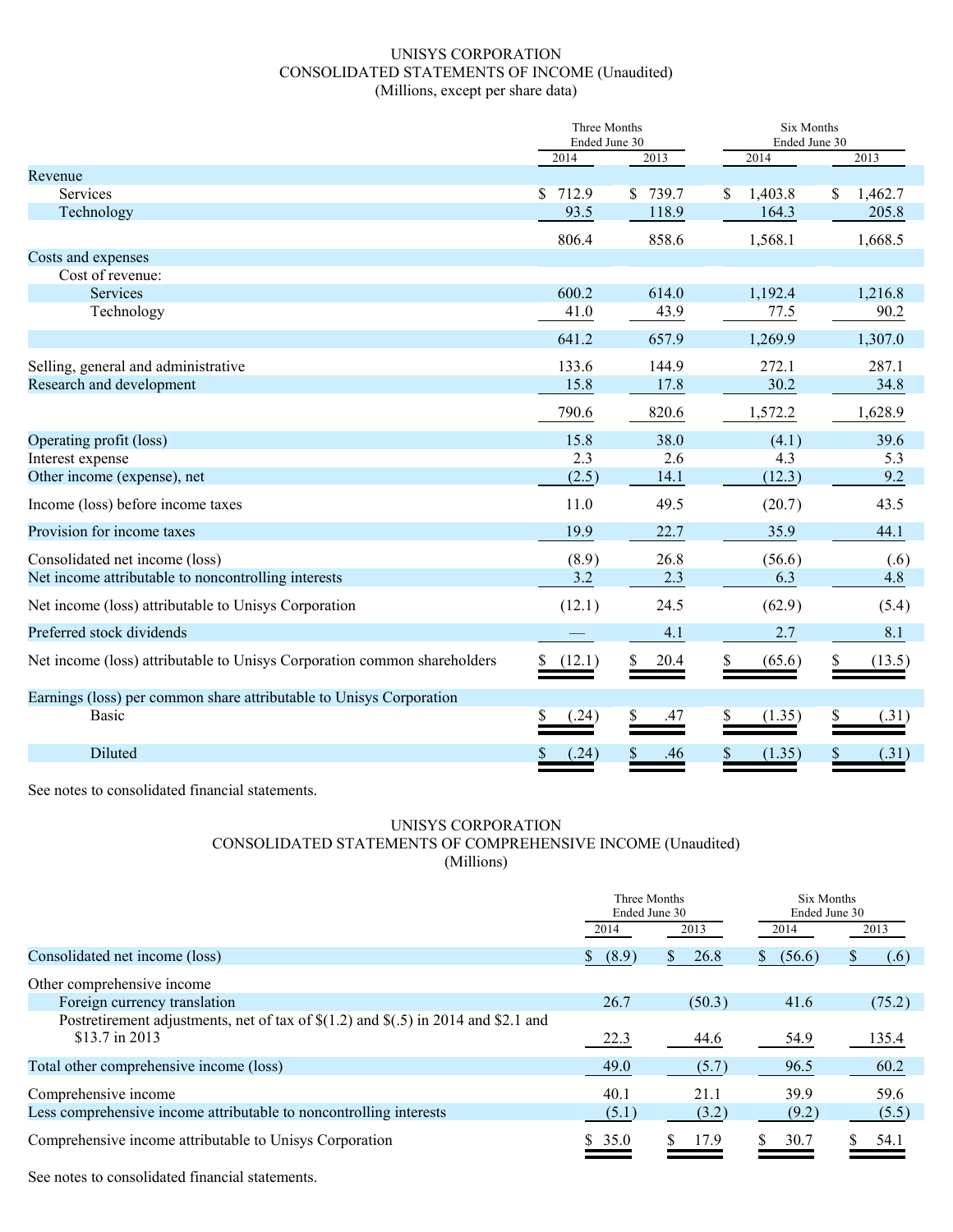#### UNISYS CORPORATION CONSOLIDATED STATEMENTS OF CASH FLOWS (Unaudited) (Millions)

|                                                                                                     | Six Months<br>Ended June 30 |           |    |                |  |
|-----------------------------------------------------------------------------------------------------|-----------------------------|-----------|----|----------------|--|
|                                                                                                     |                             | 2014      |    | $2013*$        |  |
| Cash flows from operating activities                                                                |                             |           |    |                |  |
| Consolidated net loss                                                                               | \$                          | (56.6)    | \$ | (.6)           |  |
| Add (deduct) items to reconcile consolidated net loss to net cash provided by operating activities: |                             |           |    |                |  |
| Foreign currency transaction losses                                                                 |                             | 6.3       |    | 6.5            |  |
| Employee stock compensation                                                                         |                             | 9.3       |    | 8.9            |  |
| Depreciation and amortization of properties                                                         |                             | 25.0      |    | 23.7           |  |
| Depreciation and amortization of outsourcing assets                                                 |                             | 29.1      |    | 25.5           |  |
| Amortization of marketable software                                                                 |                             | 27.0      |    | 31.0           |  |
| Disposal of capital assets                                                                          |                             | .4        |    | $\overline{2}$ |  |
| Gain on sale of business                                                                            |                             | (.7)      |    |                |  |
| Pension contributions                                                                               |                             | (103.1)   |    | (61.3)         |  |
| Pension expense                                                                                     |                             | 37.4      |    | 46.0           |  |
| Decrease in deferred income taxes, net                                                              |                             | 10.5      |    | 18.7           |  |
| Decrease in receivables, net                                                                        |                             | 170.6     |    | 33.3           |  |
| Decrease in inventories                                                                             |                             | 5.8       |    | 1.0            |  |
| Decrease in accounts payable and other accrued liabilities                                          |                             | (111.9)   |    | (83.5)         |  |
| Decrease in other liabilities                                                                       |                             | (28.6)    |    | (11.0)         |  |
| Decrease (increase) other assets                                                                    |                             | 2.1       |    | (8.7)          |  |
| Other                                                                                               |                             | .8        |    | $.5\,$         |  |
| Net cash provided by operating activities                                                           |                             | 23.4      |    | 30.2           |  |
| Cash flows from investing activities                                                                |                             |           |    |                |  |
| Proceeds from investments                                                                           |                             | 2,909.1   |    | 2,450.2        |  |
| Purchases of investments                                                                            |                             | (2,899.0) |    | (2,452.9)      |  |
| Investment in marketable software                                                                   |                             | (40.3)    |    | (29.6)         |  |
| Capital additions of properties                                                                     |                             | (29.0)    |    | (16.2)         |  |
| Capital additions of outsourcing assets                                                             |                             | (20.1)    |    | (18.3)         |  |
| Other                                                                                               |                             | 1.6       |    | (.6)           |  |
| Net cash used for investing activities                                                              |                             | (77.7)    |    | (67.4)         |  |
| Cash flows from financing activities                                                                |                             |           |    |                |  |
| Common stock repurchases                                                                            |                             | (14.0)    |    | (11.5)         |  |
| Dividends paid on preferred stock                                                                   |                             | (4.0)     |    | (8.1)          |  |
| Proceeds from exercise of stock options                                                             |                             | 2.8       |    | 1.2            |  |
| Net proceeds from short-term borrowings                                                             |                             | $\cdot$   |    | $\cdot$ .2     |  |
| Net cash used for financing activities                                                              |                             | (15.1)    |    | (18.2)         |  |
| Effect of exchange rate changes on cash and cash equivalents                                        |                             | 3.8       |    | (24.6)         |  |
| Decrease in cash and cash equivalents                                                               |                             | (65.6)    |    | (80.0)         |  |
| Cash and cash equivalents, beginning of period                                                      |                             | 639.8     |    | 655.6          |  |
| Cash and cash equivalents, end of period                                                            |                             | 574.2     |    | 575.6          |  |
|                                                                                                     |                             |           |    |                |  |

\* Changed to conform to the current-year presentation. See note (l).

See notes to consolidated financial statements.

Unisys Corporation NOTES TO CONSOLIDATED FINANCIAL STATEMENTS (Unaudited)

In the opinion of management, the financial information furnished herein reflects all adjustments necessary for a fair presentation of the financial position, results of operations, comprehensive income and cash flows for the interim periods specified. These adjustments consist only of normal recurring accruals except as disclosed herein. Because of seasonal and other factors, results for interim periods are not necessarily indicative of the results to be expected for the full year.

The preparation of financial statements in conformity with U.S. generally accepted accounting principles requires management to make estimates and assumptions about future events. These estimates and assumptions affect the amounts of assets and liabilities reported, disclosures about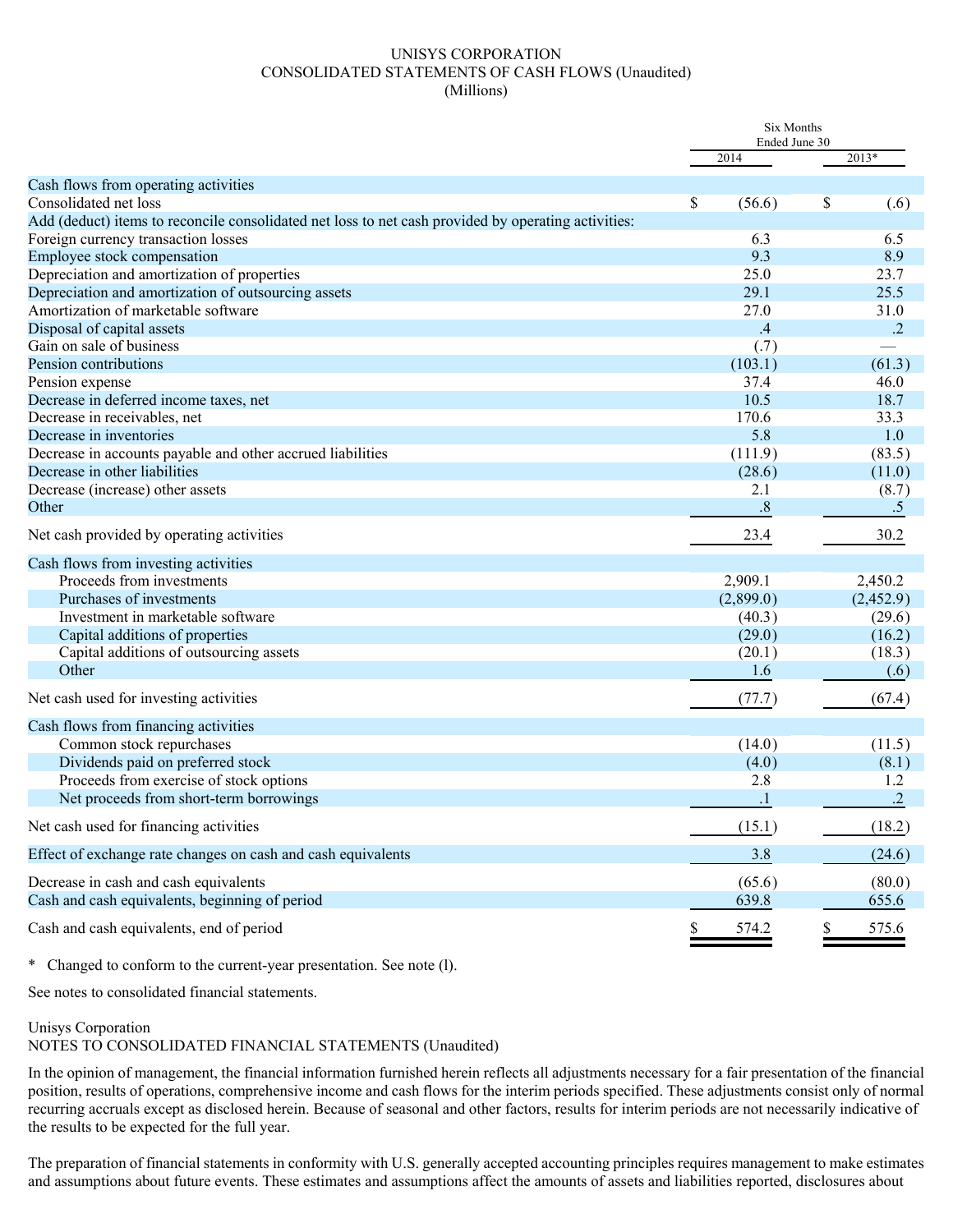contingent assets and liabilities and the reported amounts of revenue and expenses. Such estimates include the valuation of accounts receivable, inventories, outsourcing assets, marketable software, goodwill and other long-lived assets, legal contingencies, indemnifications, and assumptions used in the calculation for systems integration projects, income taxes and retirement and other post-employment benefits, among others. These estimates and assumptions are based on management's best estimates and judgment. Management evaluates its estimates and assumptions on an ongoing basis using historical experience and other factors, including the current economic environment, which management believes to be reasonable under the circumstances. Management adjusts such estimates and assumptions when facts and circumstances dictate. As future events and their effects cannot be determined with precision, actual results could differ significantly from these estimates. Changes in those estimates resulting from continuing changes in the economic environment will be reflected in the financial statements in future periods.

The company's accounting policies are set forth in detail in note 1 of the notes to the consolidated financial statements in the company's Annual Report on Form 10-K for the year ended December 31, 2013 filed with the Securities and Exchange Commission. Such Annual Report also contains a discussion of the company's critical accounting policies. The company believes that these critical accounting policies affect its more significant estimates and judgments used in the preparation of the company's consolidated financial statements. There have been no changes in the company's critical accounting policies from those disclosed in the company's Annual Report on Form 10-K for the year ended December 31, 2013.

a. Earnings per Share. The following table shows how earnings (loss) per common share attributable to Unisys Corporation was computed for the three and six months ended June 30, 2014 and 2013 (dollars in millions, shares in thousands):

|                                                                                     | Three Months<br>Ended June 30,<br>2014 | 2013   | Six Months<br>Ended June 30,<br>2014 | 2013                   |  |
|-------------------------------------------------------------------------------------|----------------------------------------|--------|--------------------------------------|------------------------|--|
| <b>Basic Earnings (Loss) Per Common Share</b>                                       |                                        |        |                                      |                        |  |
| Net income (loss) attributable to Unisys Corporation common shareholders            | (12.1)                                 | 20.4   | (65.6)                               | (13.5)                 |  |
| Weighted average shares                                                             | 50,843                                 | 43,780 | 48,593                               | 43,918                 |  |
|                                                                                     |                                        |        |                                      |                        |  |
| Total                                                                               | (.24)                                  | .47    | (1.35)<br>Y.                         | (.31)                  |  |
| <b>Diluted Earnings (Loss) Per Common Share</b>                                     |                                        |        |                                      |                        |  |
| Net income (loss) attributable to Unisys Corporation common shareholders            | S.<br>$(12.1)$ \$                      | 20.4   | (65.6)<br>S.                         | (13.5)<br><sup>S</sup> |  |
| Add preferred stock dividends                                                       |                                        |        |                                      |                        |  |
| Net income (loss) attributable to Unisys Corporation for diluted earnings per share | (12.1)                                 | 20.4   | (65.6)<br>S.                         | (13.5)                 |  |
| Weighted average shares                                                             | 50,843                                 | 43,780 | 48,593                               | 43,918                 |  |
| Plus incremental shares from assumed conversions                                    |                                        |        |                                      |                        |  |
| Employee stock plans                                                                |                                        | 415    |                                      |                        |  |
| Preferred stock                                                                     |                                        |        |                                      |                        |  |
| Adjusted weighted average shares                                                    | 50,843                                 | 44,195 | 48,593                               | 43,918                 |  |
|                                                                                     |                                        |        |                                      |                        |  |
| Total                                                                               | (.24)                                  | .46    | (1.35)                               | (.31)                  |  |

In the six months ended June 30, 2014 and 2013, the following weighted-average number of stock options and restricted stock units were antidilutive and therefore excluded from the computation of diluted earnings per share (in thousands): 3,542 and 3,550, respectively. In the six months ended June 30, 2014 and 2013, the following weighted-average number of mandatory convertible preferred stock was antidilutive and therefore excluded from the computation of diluted earnings per share (in thousands): 877 and 2,587.

b. Pension and Postretirement Benefits. Net periodic pension expense for the three and six months ended June 30, 2014 and 2013 is presented below (in millions of dollars):

|                                    | Three Months<br>Ended June 30, 2014 |  |               |  |                 | Three Months<br>Ended June 30, 2013 |  |               |  |                 |
|------------------------------------|-------------------------------------|--|---------------|--|-----------------|-------------------------------------|--|---------------|--|-----------------|
|                                    | Total                               |  | U.S.<br>Plans |  | Int'l.<br>Plans | Total                               |  | U.S.<br>Plans |  | Int'l.<br>Plans |
| Service cost                       | 1.9                                 |  |               |  | 1.9             | 2.6                                 |  |               |  | 2.6             |
| Interest cost                      | 92.3                                |  | 62.2          |  | 30.1            | 81.2                                |  | 55.0          |  | 26.2            |
| Expected return on plan assets     | (112.9)                             |  | (72.0)        |  | (40.9)          | (107.4)                             |  | (72.7)        |  | (34.7)          |
| Amortization of prior service cost | $\cdot$ 3)                          |  |               |  | (.5)            | $\left( .3 \right)$                 |  |               |  | (.4)            |
| Recognized net actuarial loss      | 37.5                                |  | 27.0          |  | 10.5            | 46.7                                |  | 34.1          |  | 12.6            |
| Curtailment gain                   | (.6)                                |  |               |  | (.6)            |                                     |  |               |  |                 |
| Net periodic pension expense       | 17.9                                |  | 17.4          |  |                 | 22.8                                |  | 16.5          |  | 6.3             |
|                                    |                                     |  |               |  |                 |                                     |  |               |  |                 |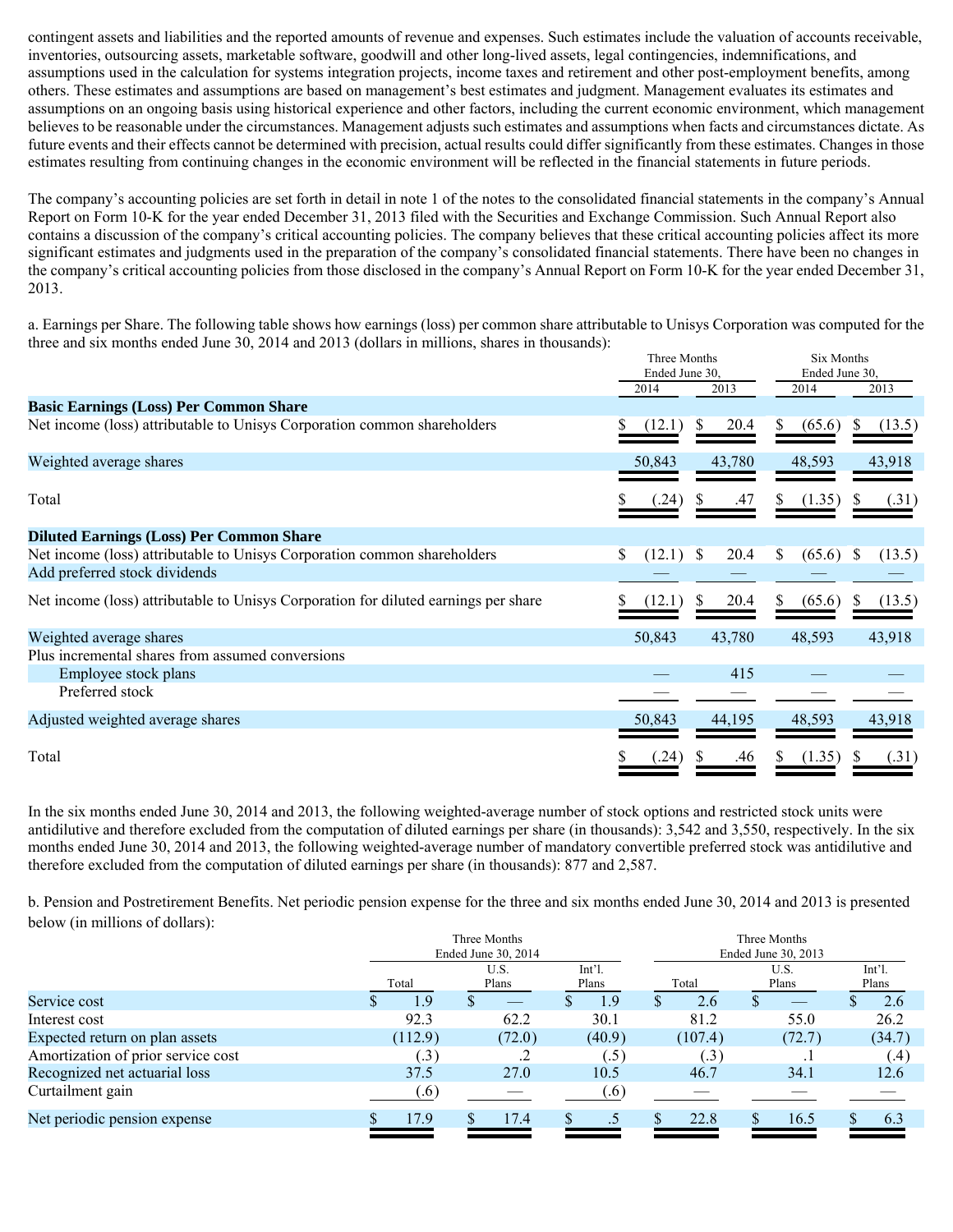|                                    |  | Six Months<br>Ended June 30, 2014 |  |         |  |           |  | Six Months<br>Ended June 30, 2013 |      |         |  |           |  |
|------------------------------------|--|-----------------------------------|--|---------|--|-----------|--|-----------------------------------|------|---------|--|-----------|--|
|                                    |  |                                   |  | U.S.    |  | $Int21$ . |  |                                   | U.S. |         |  | $Int21$ . |  |
|                                    |  | Total                             |  | Plans   |  | Plans     |  | Total                             |      | Plans   |  | Plans     |  |
| Service cost                       |  | 4.3                               |  |         |  | 4.3       |  | 5.2                               |      |         |  | 5.2       |  |
| Interest cost                      |  | 184.6                             |  | 124.7   |  | 59.9      |  | 162.3                             |      | 109.8   |  | 52.5      |  |
| Expected return on plan assets     |  | (225.6)                           |  | (144.0) |  | (81.6)    |  | (215.4)                           |      | (145.7) |  | (69.7)    |  |
| Amortization of prior service cost |  | (.6)                              |  | .4      |  | (1.0)     |  | ( .4 )                            |      |         |  | (.7)      |  |
| Recognized net actuarial loss      |  | 75.3                              |  | 54.8    |  | 20.5      |  | 94.3                              |      | 69.0    |  | 25.3      |  |
| Curtailment gain                   |  | (.6)                              |  |         |  | (.6)      |  |                                   |      |         |  |           |  |
| Net periodic pension expense       |  | 37.4                              |  | 35.9    |  | 1.5       |  | 46.0                              |      | 33.4    |  | 12.6      |  |
|                                    |  |                                   |  |         |  |           |  |                                   |      |         |  |           |  |

In 2014, the company estimates that it will make cash contributions of approximately \$235 million to its worldwide defined benefit pension plans, which is comprised of \$109 million primarily for non-U.S. defined benefit pension plans and \$126 million for the company's U.S. qualified defined benefit pension plan. In 2013, the company made cash contributions of \$147.2 million to its worldwide defined benefit pension plans. For the six months ended June 30, 2014 and 2013, \$103.1 million and \$61.3 million, respectively, of cash contributions have been made.

Net periodic postretirement benefit expense for the three and six months ended June 30, 2014 and 2013 is presented below (in millions of dollars):

|                                             | Three Months<br>Ended June 30 |      | Six Months<br>Ended June 30   |      |      |  |      |
|---------------------------------------------|-------------------------------|------|-------------------------------|------|------|--|------|
|                                             | 2014                          | 2013 |                               | 2014 |      |  | 2013 |
| Service cost                                |                               |      |                               |      |      |  | د.   |
| Interest cost                               | 2.0                           |      | 2.0                           |      | 4.0  |  | 4.0  |
| Expected return on assets                   | (.2)                          |      | $\mathbf{1} \cdot \mathbf{I}$ |      | (.3) |  | (.2) |
| Amortization of prior service cost          |                               |      |                               |      |      |  |      |
| Recognized net actuarial loss               |                               |      |                               |      |      |  | 2.7  |
| Net periodic postretirement benefit expense | 3.3                           |      | 3.9                           |      | 6.6  |  | 7.7  |

The company expects to make cash contributions of approximately \$19 million to its postretirement benefit plan in 2014 compared with \$18.0 million in 2013. For the six months ended June 30, 2014 and 2013, \$6.4 million and \$7.0 million, respectively, of cash contributions have been made.

c. Fair Value Measurements. Due to its foreign operations, the company is exposed to the effects of foreign currency exchange rate fluctuations on the U.S. dollar, principally related to intercompany account balances. The company uses derivative financial instruments to reduce its exposure to market risks from changes in foreign currency exchange rates on such balances. The company enters into foreign exchange forward contracts, generally having maturities of one month, which have not been designated as hedging instruments. At June 30, 2014 and 2013, the notional amount of these contracts was \$525.1 million and \$469.1 million, respectively. At June 30, 2014 and 2013, the fair value of such contracts was a net loss of \$.5 million and \$.9 million, respectively, of which \$1.3 million and \$1.8 million, respectively, has been recognized in "Prepaid expenses and other current assets" and \$1.8 and \$2.7 million, respectively, has been recognized in "Other accrued liabilities" in the company's consolidated balance sheet. For the six months ended June 30, 2014 and 2013, changes in the fair value of these instruments was a gain of \$8.0 million and a loss of \$2.7 million, respectively, which has been recognized in earnings in "Other income (expense), net" in the company's consolidated statement of income. The fair value of these forward contracts is based on quoted prices for similar but not identical financial instruments; as such, the inputs are considered Level 2 inputs.

Financial assets with carrying values approximating fair value include cash and cash equivalents and accounts receivable. Financial liabilities with carrying values approximating fair value include accounts payable and other accrued liabilities. The carrying amounts of these financial assets and liabilities approximate fair value due to their short maturities. At June 30, 2014 and December 31, 2013, the carrying amount of long-term debt was less than fair value, which is based on market prices (Level 2 inputs), of such debt by approximately \$18 million and \$15 million, respectively.

d. Stock Options. Under stockholder approved stock-based plans, stock options, stock appreciation rights, restricted stock and restricted stock units may be granted to officers, directors and other key employees. At June 30, 2014, 2.4 million shares of unissued common stock of the company were available for granting under these plans.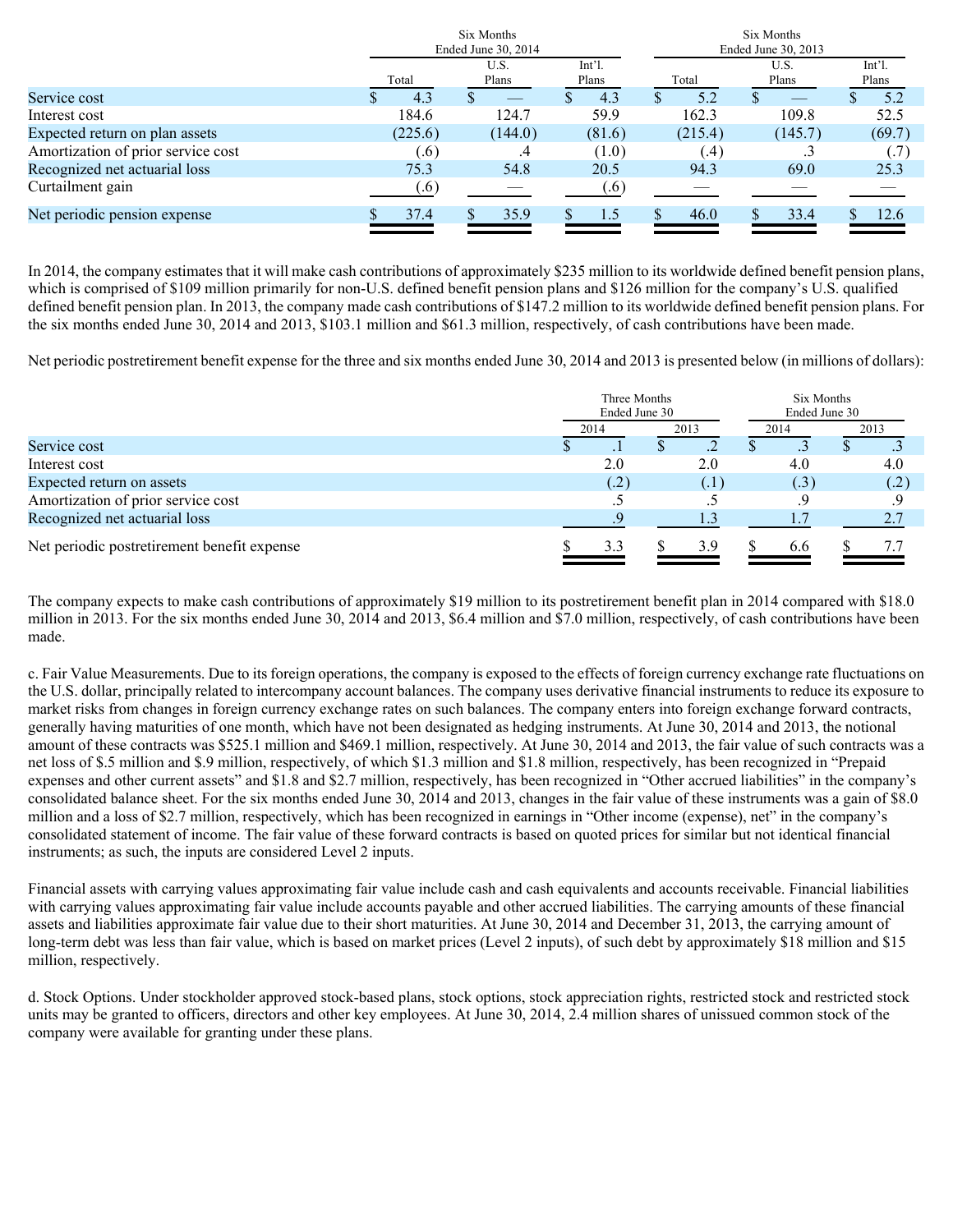The fair value of stock option awards was estimated using the Black-Scholes option pricing model with the following assumptions and weighted-average fair values:

|                                      | Six Months Ended June 30, |         |  |  |
|--------------------------------------|---------------------------|---------|--|--|
|                                      | 2014                      | 2013    |  |  |
| Weighted-average fair value of grant | 11.27                     | 8.76    |  |  |
| Risk-free interest rate              | $1.04\%$                  | $.54\%$ |  |  |
| <b>Expected volatility</b>           | $45.65\%$                 | 50.19%  |  |  |
| Expected life of options in years    | 3.71                      | 3.69    |  |  |
| Expected dividend yield              |                           |         |  |  |

Restricted stock unit awards may contain time-based units, performance-based units or a combination of both. Each performance-based unit will vest into zero to 1.5 shares depending on the degree to which the performance goals are met. Compensation expense resulting from these awards is recognized as expense ratably for each installment from the date of grant until the date the restrictions lapse and is based on the fair market value at the date of grant and the probability of achievement of the specific performance-related goals.

The company records all share-based expense in selling, general and administrative expense.

During the six months ended June 30, 2014 and 2013, the company recorded \$9.3 million and \$8.9 million of share-based compensation expense, respectively, which is comprised of \$3.2 million and \$3.1 million of restricted stock unit expense and \$6.1 million and \$5.8 million of stock option expense, respectively.

A summary of stock option activity for the six months ended June 30, 2014 follows (shares in thousands):

| Options                           | <b>Shares</b> | Weighted-<br>Average<br>Exercise<br>Price | Weighted-<br>Average<br>Remaining<br>Contractual<br>Term (years) |               | Aggregate<br>Intrinsic<br>Value<br>(\$ in millions) |
|-----------------------------------|---------------|-------------------------------------------|------------------------------------------------------------------|---------------|-----------------------------------------------------|
| Outstanding at December 31, 2013  | 2,698         | 32.74<br><sup>S</sup>                     |                                                                  |               |                                                     |
| Granted                           | 747           | 32.28                                     |                                                                  |               |                                                     |
| Exercised                         | (241)         | 13.52                                     |                                                                  |               |                                                     |
| Forfeited and expired             | (167)         | 114.73                                    |                                                                  |               |                                                     |
| Outstanding at June 30, 2014      | 3,037         | 29.65                                     | 2.85                                                             | <sup>\$</sup> | 3.7                                                 |
| Expected to vest at June 30, 2014 | 1,418         | 27.36                                     | 3.98                                                             |               | 1.6                                                 |
| Exercisable at June 30, 2014      | 1,576         | 31.74                                     | 1.80                                                             |               | 2.1                                                 |
|                                   |               |                                           |                                                                  |               |                                                     |

The aggregate intrinsic value represents the total pretax value of the difference between the company's closing stock price on the last trading day of the period and the exercise price of the options, multiplied by the number of in-the-money stock options that would have been received by the option holders had all option holders exercised their options on June 30, 2014. The intrinsic value of the company's stock options changes based on the closing price of the company's stock. The total intrinsic value of options exercised for the six months ended June 30, 2014 and 2013 was \$4.6 million and \$2.1 million, respectively. As of June 30, 2014, \$5.1 million of total unrecognized compensation cost related to stock options is expected to be recognized over a weighted-average period of 2.0 years.

Weighted-

A summary of restricted stock unit activity for the six months ended June 30, 2014 follows (shares in thousands):

|                                  | Restricted<br>Stock<br>Units | weighted-<br>Average<br>Grant-Date<br>Fair Value |
|----------------------------------|------------------------------|--------------------------------------------------|
| Outstanding at December 31, 2013 | 401                          | 23.45                                            |
| Granted                          | 394                          | 32.20                                            |
| Vested                           | (101)                        | 26.85                                            |
| Forfeited and expired            | (189)                        | 23.98                                            |
| Outstanding at June 30, 2014     | 505                          | 29.39                                            |

The fair value of restricted stock units is determined based on the trading price of the company's common shares on the date of grant. The aggregate weighted-average grant-date fair value of restricted stock units granted during the six months ended June 30, 2014 and 2013 was \$12.7 million and \$4.9 million, respectively. As of June 30, 2014, there was \$10.8 million of total unrecognized compensation cost related to outstanding restricted stock units granted under the company's plans. That cost is expected to be recognized over a weighted-average period of 2.6 years. The aggregate weighted-average grant-date fair value of restricted stock units vested during the six months ended June 30, 2014 and 2013 was \$2.7 million and \$4.3 million, respectively.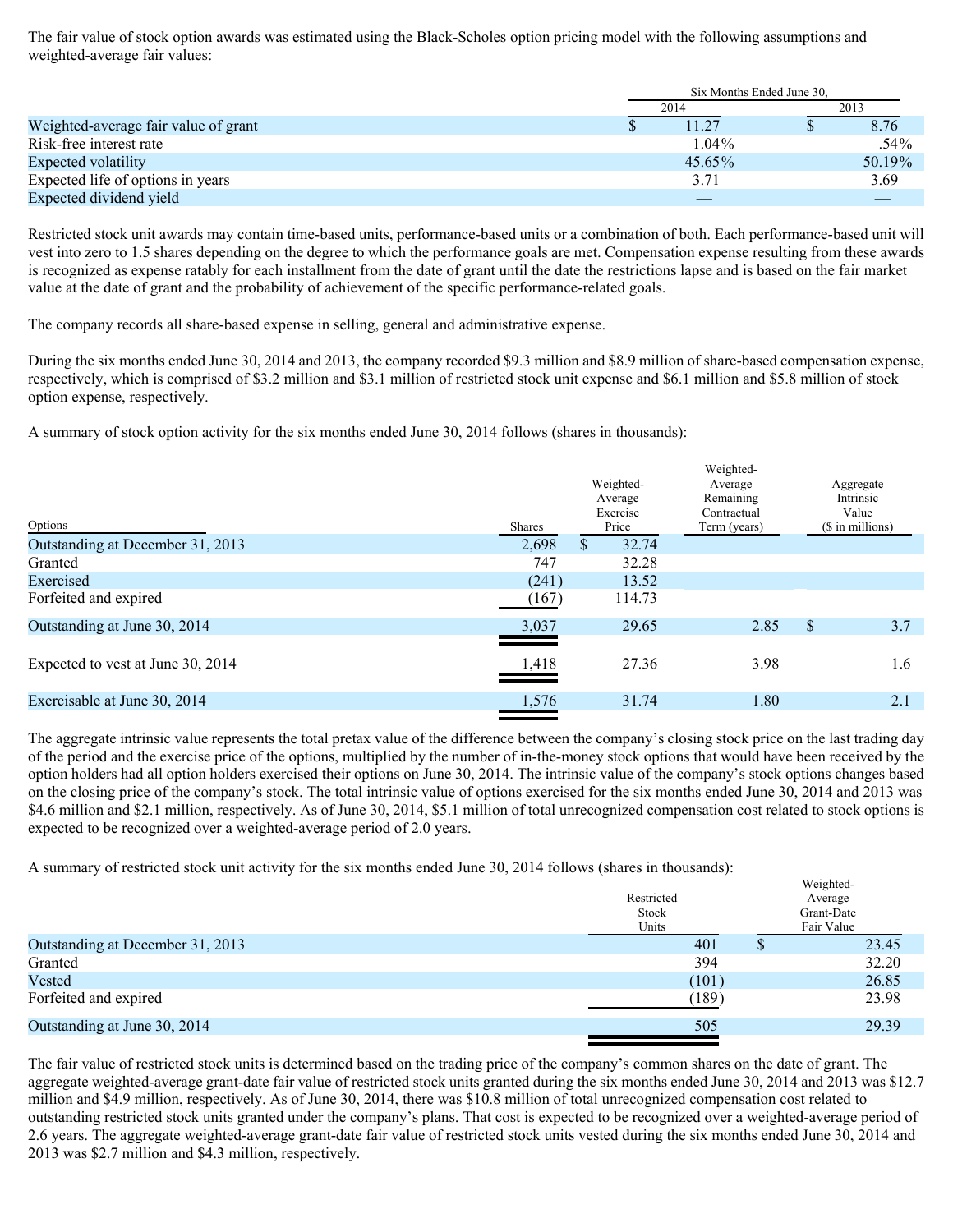Common stock issued upon exercise of stock options or upon lapse of restrictions on restricted stock units is newly issued shares. Cash received from the exercise of stock options for the six months ended June 30, 2014 and 2013 was \$2.8 million and \$1.2 million, respectively. In light of its tax position, the company is currently not recognizing any tax benefits from the exercise of stock options or upon issuance of stock upon lapse of restrictions on restricted stock units. Tax benefits resulting from tax deductions in excess of the compensation costs recognized are classified as financing cash flows.

e. Segment Information. The company has two business segments: Services and Technology. Revenue classifications by segment are as follows: Services – systems integration and consulting, outsourcing, infrastructure services and core maintenance; Technology – enterprise-class software and servers and other technology.

The accounting policies of each business segment are the same as those followed by the company as a whole. Intersegment sales and transfers are priced as if the sales or transfers were to third parties. Accordingly, the Technology segment recognizes intersegment revenue and manufacturing profit on hardware and software shipments to customers under Services contracts. The Services segment, in turn, recognizes customer revenue and marketing profits on such shipments of company hardware and software to customers. The Services segment also includes the sale of hardware and software products sourced from third parties that are sold to customers through the company's Services channels. In the company's consolidated statements of income, the manufacturing costs of products sourced from the Technology segment and sold to Services customers are reported in cost of revenue for Services.

Also included in the Technology segment's sales and operating profit are sales of hardware and software sold to the Services segment for internal use in Services engagements. The amount of such profit included in operating income of the Technology segment for the three months ended June 30, 2014 and 2013 was zero and \$2.4 million, respectively. The amount for the six months ended June 30, 2014 and 2013 was \$.4 million and \$2.7 million, respectively. The profit on these transactions is eliminated in Corporate.

The company evaluates business segment performance based on operating income exclusive of pension income or expense, restructuring charges and unusual and nonrecurring items, which are included in Corporate. All other corporate and centrally incurred costs are allocated to the business segments based principally on revenue, employees, square footage or usage.

A summary of the company's operations by business segment for the three and six month periods ended June 30, 2014 and 2013 is presented below (in millions of dollars):

| Three Months Ended June 30, 2014 | Total         |         |    | Corporate |    | Services      | Technology  |        |
|----------------------------------|---------------|---------|----|-----------|----|---------------|-------------|--------|
| Customer revenue                 | \$            | 806.4   |    |           | \$ | 712.9         | \$          | 93.5   |
| Intersegment                     |               |         | \$ | (13.8)    |    | $\cdot$ 1     |             | 13.7   |
| Total revenue                    | S             | 806.4   | \$ | (13.8)    | \$ | 713.0         | \$          | 107.2  |
| Operating income                 | \$            | 15.8    | \$ | (14.7)    | \$ | 28.5          |             | 2.0    |
| Three Months Ended June 30, 2013 |               |         |    |           |    |               |             |        |
| Customer revenue                 | $\mathsf{\$}$ | 858.6   |    |           | \$ | 739.7         | \$          | 118.9  |
| Intersegment                     |               |         | \$ | (16.9)    |    | $\mathcal{A}$ |             | 16.5   |
| Total revenue                    | \$            | 858.6   | \$ | (16.9)    | \$ | 740.1         | \$          | 135.4  |
| Operating income                 |               | 38.0    | S  | (23.5)    | S  | 29.2          |             | 32.3   |
| Six Months Ended June 30, 2014   |               |         |    |           |    |               |             |        |
| Customer revenue                 | $\mathbb{S}$  | 1,568.1 |    |           | \$ | 1,403.8       | $\$$        | 164.3  |
| Intersegment                     |               |         | \$ | (23.4)    |    | .3            |             | 23.1   |
| Total revenue                    |               | 1,568.1 | \$ | (23.4)    | S  | 1,404.1       | \$          | 187.4  |
| Operating income (loss)          |               | (4.1)   | \$ | (31.0)    | S  | 41.9          | \$          | (15.0) |
| Six Months Ended June 30, 2013   |               |         |    |           |    |               |             |        |
| Customer revenue                 | \$            | 1,668.5 |    |           | \$ | 1,462.7       | $\mathbb S$ | 205.8  |
| Intersegment                     |               |         | \$ | (34.2)    |    | $\frac{9}{2}$ |             | 33.3   |
| Total revenue                    | \$            | 1,668.5 | \$ | (34.2)    | \$ | 1,463.6       | \$          | 239.1  |
| Operating income                 | S             | 39.6    |    | (44.7)    |    | 51.8          | S           | 32.5   |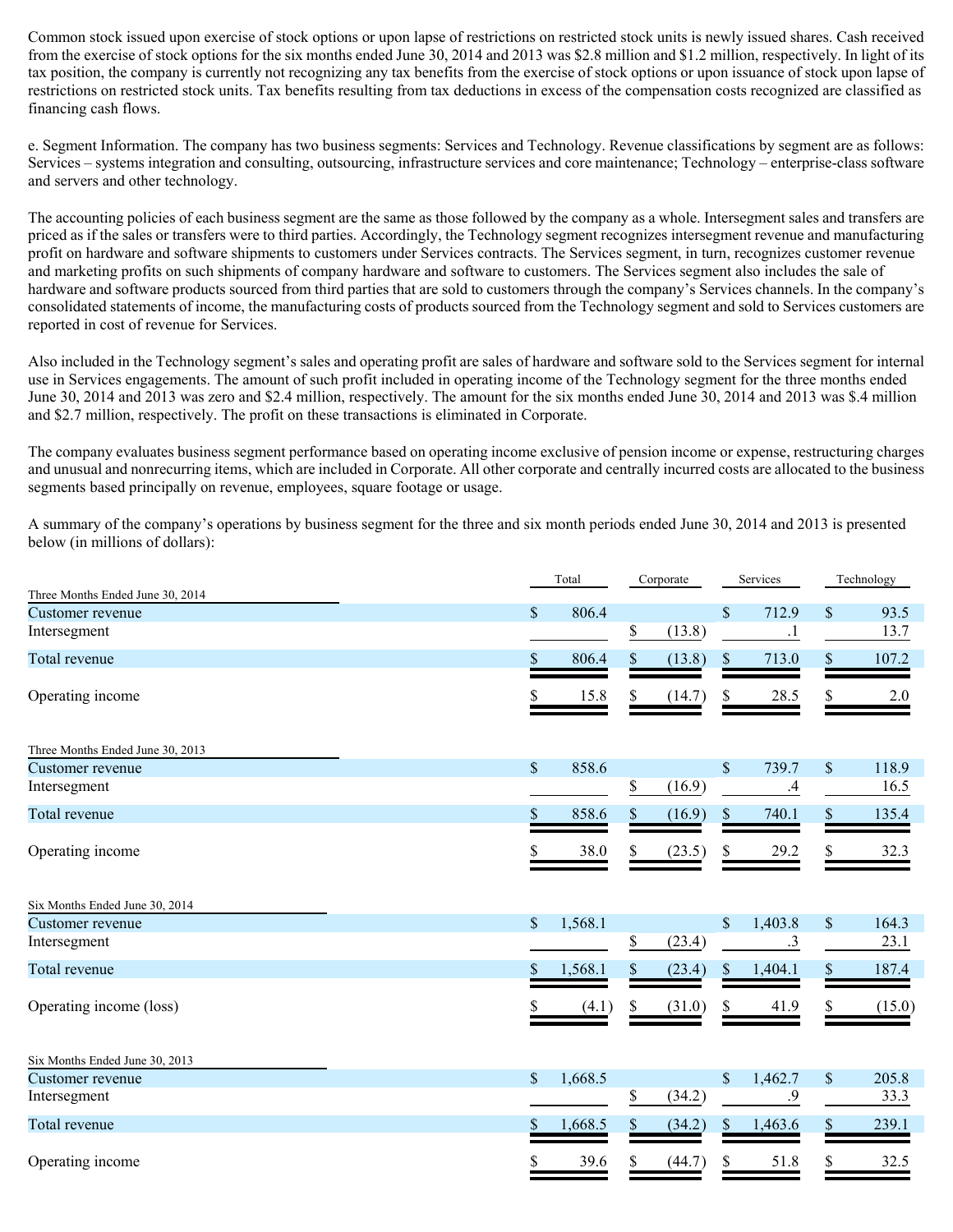Presented below is a reconciliation of total business segment operating income to consolidated income (loss) before income taxes (in millions of dollars):

|                                         | Three Months<br>Ended June 30 |        |      |        |      | Six Months<br>Ended June 30 |      |        |  |
|-----------------------------------------|-------------------------------|--------|------|--------|------|-----------------------------|------|--------|--|
|                                         | 2014                          |        | 2013 |        | 2014 |                             | 2013 |        |  |
| Total segment operating income          |                               | 30.5   |      | 61.5   |      | 26.9                        |      | 84.3   |  |
| Interest expense                        |                               | (2.3)  |      | (2.6)  |      | (4.3)                       |      | (5.3)  |  |
| Other income (expense), net             |                               | (2.5)  |      | 14.1   |      | (12.3)                      |      | 9.2    |  |
| Corporate and eliminations              |                               | (14.7) |      | (23.5) |      | (31.0)                      |      | (44.7) |  |
| Total income (loss) before income taxes |                               | 11.0   |      | 49.5   |      | (20.7                       |      | 43.5   |  |

Customer revenue by classes of similar products or services, by segment, is presented below (in millions of dollars):

|                                       | Three Months<br>Ended June 30 |             |       |    | Six Months<br>Ended June 30 |    |         |  |
|---------------------------------------|-------------------------------|-------------|-------|----|-----------------------------|----|---------|--|
|                                       | 2014                          |             | 2013  |    | 2014                        |    | 2013    |  |
| <b>Services</b>                       |                               |             |       |    |                             |    |         |  |
| Systems integration and consulting    | \$<br>216.4                   | $\mathbf S$ | 234.7 | \$ | 427.4                       | \$ | 446.5   |  |
| Outsourcing                           | 362.0                         |             | 354.7 |    | 703.5                       |    | 716.0   |  |
| Infrastructure services               | 89.0                          |             | 105.5 |    | 181.8                       |    | 210.6   |  |
| Core maintenance                      | 45.5                          |             | 44.8  |    | 91.1                        |    | 89.6    |  |
|                                       | 712.9                         |             | 739.7 |    | 1,403.8                     |    | 1,462.7 |  |
| Technology                            |                               |             |       |    |                             |    |         |  |
| Enterprise-class software and servers | 90.8                          |             | 112.2 |    | 153.4                       |    | 192.2   |  |
| Other technology                      | 2.7                           |             | 6.7   |    | 10.9                        |    | 13.6    |  |
|                                       | 93.5                          |             | 118.9 |    | 164.3                       |    | 205.8   |  |
| Total                                 | 806.4                         | \$          | 858.6 |    | 1,568.1                     |    | 1,668.5 |  |

Geographic information about the company's revenue, which is principally based on location of the selling organization, is presented below (in millions of dollars):

|                      | Three Months<br>Ended June 30 |       |     | Six Months<br>Ended June 30 |  |         |  |  |  |  |
|----------------------|-------------------------------|-------|-----|-----------------------------|--|---------|--|--|--|--|
|                      | 2014                          | 2013  |     | 2014                        |  | 2013    |  |  |  |  |
| <b>United States</b> | 308.4                         | 344.0 | ۰IJ | 619.7                       |  | 671.1   |  |  |  |  |
| United Kingdom       | 126.6                         | 95.3  |     | 222.9                       |  | 197.4   |  |  |  |  |
| Other international  | 371.4                         | 419.3 |     | 725.5                       |  | 800.0   |  |  |  |  |
| Total                | 806.4                         | 858.6 |     | 1,568.1                     |  | 1,668.5 |  |  |  |  |

f. Accumulated Other Comprehensive Income. Accumulated other comprehensive loss as of December 31, 2013 and June 30, 2014 is as follows (in millions of dollars):

|                                                                  |           |             | Translation |  | Postretirement |
|------------------------------------------------------------------|-----------|-------------|-------------|--|----------------|
|                                                                  | Total     | Adjustments |             |  | Plans          |
| Balance at December 31, 2013                                     | (3,333.4) |             | (676.8)     |  | (2,656.6)      |
| Other comprehensive income before reclassifications              | 21.7      |             | 38.9        |  | (17.2)         |
| Amounts reclassified from accumulated other comprehensive income | 71.9      |             |             |  | 71.9           |
| Current period other comprehensive income                        | 93.6      |             | 38.9        |  | 54.7           |
| Balance at June 30, 2014                                         | (3,239.8) |             | (637.9)     |  | (2,601.9)      |
|                                                                  |           |             |             |  |                |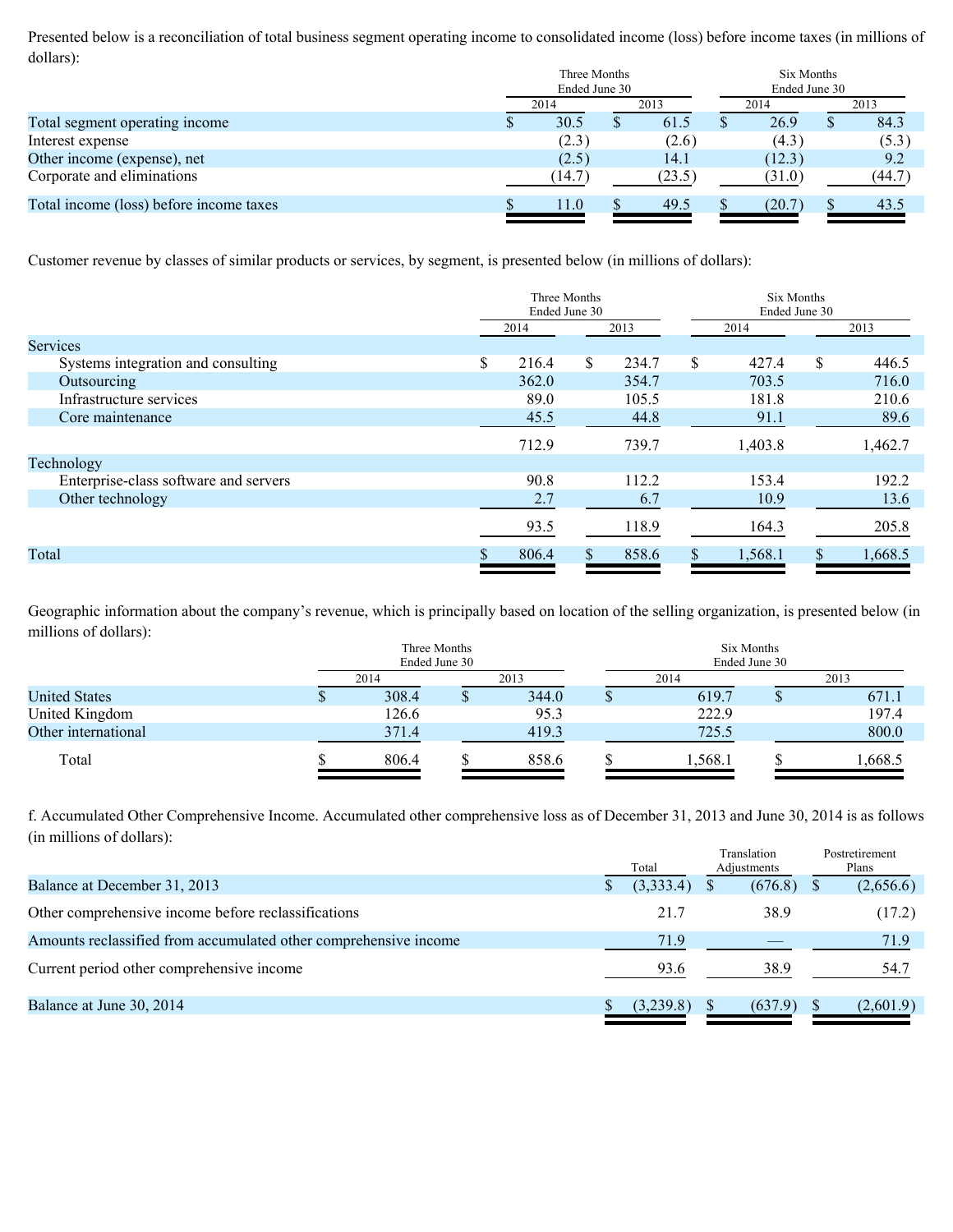Amounts related to postretirement plans not reclassified in their entirety out of accumulated other comprehensive income for the three and six months ended June 30, 2014 and 2013 were as follows (in millions of dollars):

|                     | Three Months<br>Ended June 30 |       |          | Six Months<br>Ended June 30 |  |       |  |  |
|---------------------|-------------------------------|-------|----------|-----------------------------|--|-------|--|--|
|                     | 2014                          | 2013  |          | 2014                        |  | 2013  |  |  |
| Amortization of:    |                               |       |          |                             |  |       |  |  |
| Prior service cost* |                               | \$    | S.       |                             |  |       |  |  |
| Actuarial losses*   | 37.3                          | 47.0  |          | 75.3                        |  | 95.3  |  |  |
| Curtailment gain*   | (.6)                          |       |          | .6)                         |  |       |  |  |
| Total before tax    | 36.8                          | 47.3  |          | 74.8                        |  | 95.8  |  |  |
| Income tax benefit  | (1.5)                         | (1.9) |          | (2.9)                       |  | (3.7) |  |  |
| Net of tax          | 35.3                          | 45.4  | $\sigma$ | 71.9                        |  | 92.1  |  |  |

\* These items are included in net periodic postretirement cost (see note (b)).

Noncontrolling interests as of December 31, 2013 and June 30, 2014 are as follows (in millions of dollars):

|                              | Noncontrolling<br>Interests |      |  |  |  |  |
|------------------------------|-----------------------------|------|--|--|--|--|
| Balance at December 31, 2013 |                             | 36.6 |  |  |  |  |
| Net income                   |                             | 6.3  |  |  |  |  |
| Translation adjustments      |                             | 2.7  |  |  |  |  |
| Postretirement plans         |                             |      |  |  |  |  |
| Sale of subsidiary           |                             |      |  |  |  |  |
| Balance at June 30, 2014     |                             | 47.3 |  |  |  |  |

g. Supplemental Cash Flow Information. Cash paid, net of refunds, during the six months ended June 30, 2014 and 2013 for income taxes was \$42.8 million and \$33.4 million, respectively.

Cash paid during the six months ended June 30, 2014 and 2013 for interest was \$6.6 million and \$6.4 million, respectively.

h. Commitments and Contingencies. There are various lawsuits, claims, investigations and proceedings that have been brought or asserted against the company, which arise in the ordinary course of business, including actions with respect to commercial and government contracts, labor and employment, employee benefits, environmental matters, intellectual property, and non-income tax and employment compensation in Brazil. The company records a provision for these matters when it is both probable that a liability has been incurred and the amount of the loss can be reasonably estimated. Any provisions are reviewed at least quarterly and are adjusted to reflect the impact and status of settlements, rulings, advice of counsel and other information and events pertinent to a particular matter.

The company believes that it has valid defenses with respect to legal matters pending against it. Based on its experience, the company also believes that the damage amounts claimed in the lawsuits disclosed below are not a meaningful indicator of the company's potential liability. Litigation is inherently unpredictable, however, and it is possible that the company's results of operations or cash flow could be materially affected in any particular period by the resolution of one or more of the legal matters pending against it.

In April 2007, the Ministry of Justice of Belgium sued Unisys Belgium SA-NV, a Unisys subsidiary (Unisys Belgium), in the Court of First Instance of Brussels. The Belgian government had engaged the company to design and develop software for a computerized system to be used to manage the Belgian court system. The Belgian State terminated the contract and in its lawsuit has alleged that the termination was justified because Unisys Belgium failed to deliver satisfactory software in a timely manner. It claims damages of approximately 28 million Euros. Unisys Belgium filed its defense and counterclaim in April 2008, in the amount of approximately 18.5 million Euros. The company believes it has valid defenses to the claims and contends that the Belgian State's termination of the contract was unjustified.

In December 2007, Lufthansa AG sued Unisys Deutschland GmbH, a Unisys subsidiary (Unisys Germany), in the District Court of Frankfurt, Germany, for allegedly failing to perform properly its obligations during the initial phase of a 2004 software design and development contract relating to a Lufthansa customer loyalty program. Under the contract, either party was free to withdraw from the project at the conclusion of the initial design phase. Rather than withdraw, Lufthansa instead terminated the contract and failed to pay the balance owed to Unisys Germany for the initial phase. Lufthansa's lawsuit alleges that Unisys Germany breached the contract by failing to deliver a proper design for the new system and seeks approximately 21.4 million Euros in damages. The company believes it has valid defenses and filed its defense and a counterclaim in the amount of approximately 1.5 million Euros. In July 2013, the District Court issued a decision finding Unisys Germany liable for failing to perform its obligations under the initial phase of the contract. It also dismissed Unisys Germany's counterclaim. The District Court did not conduct the damage phase of the proceeding. Unisys Germany appealed the decision on liability in August 2013. The company and outside counsel believe that the District Court decision is flawed and that there are very good arguments to challenge it. Under German law, the appellate court will review the case *de novo* without deference to the factual findings or legal conclusions of the District Court.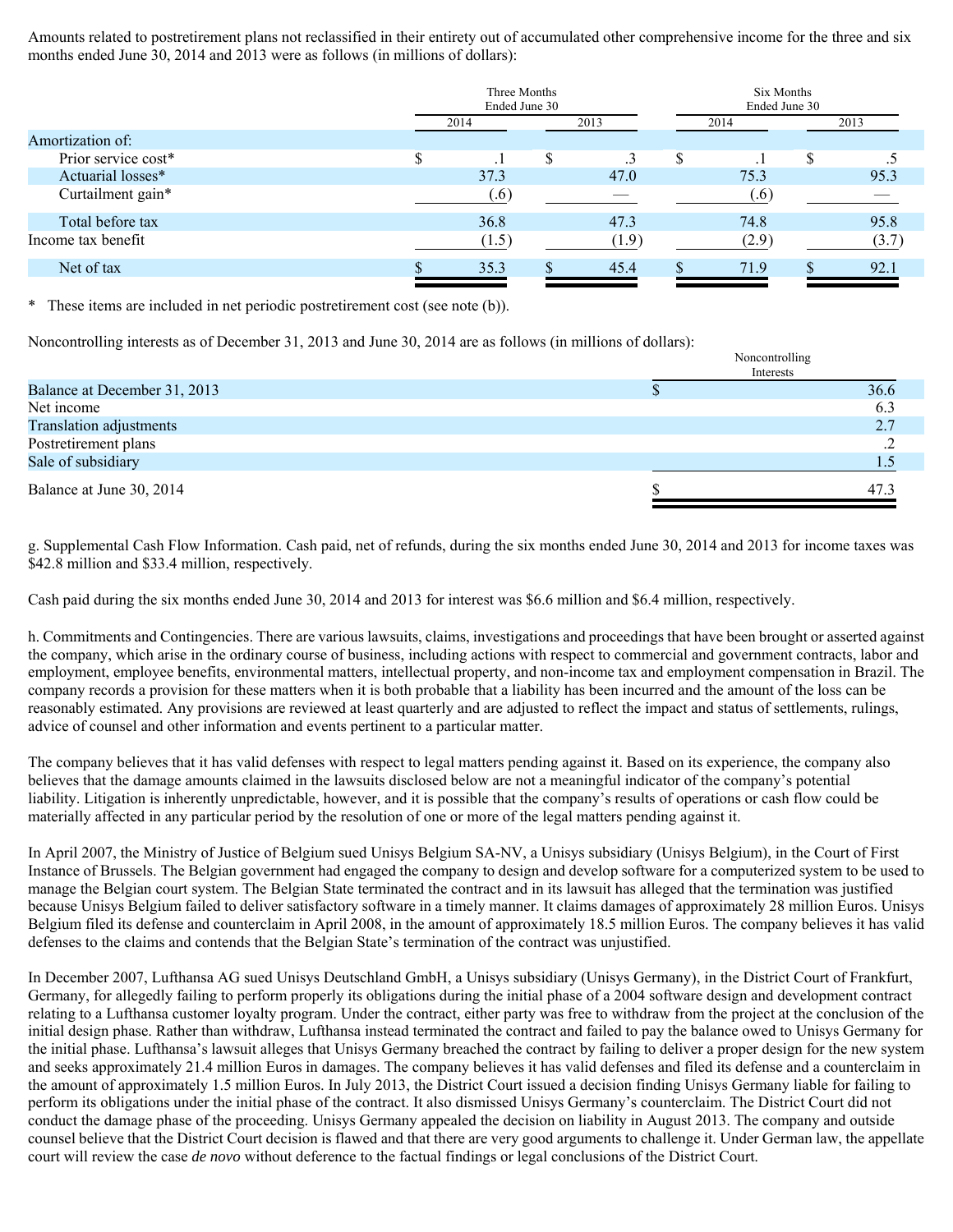The company's Brazilian operations, along with those of many other companies doing business in Brazil, are involved in various litigation matters, including numerous governmental assessments related to indirect and other taxes, as well as disputes associated with former employees and contract labor. The tax-related matters pertain to value added taxes, customs, duties, sales and other non-income related tax exposures. The labor-related matters include claims related to compensation matters. The company believes that appropriate accruals have been established for such matters based on information currently available. At June 30, 2014, excluding those matters that have been assessed by management as being remote as to the likelihood of ultimately resulting in a loss, the amount related to unreserved tax-related matters, inclusive of any related interest, is estimated to be up to approximately \$145 million.

The company has been involved in a matter arising from the sale of its Health Information Management (HIM) business to Molina Information Systems, LLC (Molina) under a 2010 Asset Purchase Agreement (APA). The HIM business provided system solutions and services to state governments, including the state of Idaho, for administering Medicaid programs. In August 2012, Molina sued the company in Federal District Court in Delaware alleging breaches of contract, negligent misrepresentation and intentional misrepresentation with respect to the APA and the Medicaid contract with Idaho. Molina sought compensatory damages, punitive damages, lost profits, indemnification, and declaratory relief. Molina alleged losses of approximately \$35 million in the complaint. In June 2013, the District Court granted the company's motion to dismiss the complaint and allowed Molina to replead certain claims and file an amended complaint. In August 2013, Molina filed an amended complaint. Molina continues to allege losses of approximately \$35 million and again seeks compensatory damages, punitive damages, lost profits, indemnification and declaratory relief. Unisys has filed a motion to dismiss the amended complaint.

With respect to the specific legal proceedings and claims described above, except as otherwise noted, either (i) the amount or range of possible losses in excess of amounts accrued, if any, is not reasonably estimable or (ii) the company believes that the amount or range of possible losses in excess of amounts accrued that are estimable would not be material.

Litigation is inherently unpredictable and unfavorable resolutions could occur. Accordingly, it is possible that an adverse outcome from such matters could exceed the amounts accrued in an amount that could be material to the company's financial condition, results of operations and cash flows in any particular reporting period.

Notwithstanding that the ultimate results of the lawsuits, claims, investigations and proceedings that have been brought or asserted against the company are not currently determinable, the company believes that at June 30, 2014, it has adequate provisions for any such matters.

i. Income Taxes. Accounting rules governing income taxes require that deferred tax assets and liabilities be recognized using enacted tax rates for the effect of temporary differences between the book and tax bases of recorded assets and liabilities. These rules also require that deferred tax assets be reduced by a valuation allowance if it is more likely than not that some portion or the entire deferred tax asset will not be realized.

The company evaluates the realizability of its deferred tax assets by assessing its valuation allowance and by adjusting the amount of such allowance, if necessary. The factors used to assess the likelihood of realization are the company's historical profitability, forecast of future taxable income and available tax-planning strategies that could be implemented to realize the net deferred tax assets. The company uses tax-planning strategies to realize or renew net deferred tax assets to avoid the potential loss of future tax benefits.

A full valuation allowance is currently maintained for all U.S. and certain foreign deferred tax assets in excess of deferred tax liabilities. The company will record a tax provision or benefit for those international subsidiaries that do not have a full valuation allowance against their net deferred tax assets. Any profit or loss recorded for the company's U.S. operations will have no provision or benefit associated with it due to the full valuation allowance, except with respect to benefits related to refundable tax credits and provisions for withholding taxes not creditable against future taxable income. As a result, the company's provision or benefit for taxes may vary significantly depending on the geographic distribution of income.

j. Foreign Currency Translation. Due to inflation rates in recent years, the company's Venezuelan subsidiary has applied highly inflationary accounting beginning January 1, 2010. For those international subsidiaries operating in highly inflationary economies, the U.S. dollar is the functional currency, and as such, nonmonetary assets and liabilities are translated at historical exchange rates, and monetary assets and liabilities are translated at current exchange rates. Exchange gains and losses arising from translation are included in other income (expense), net. Effective February 13, 2013, the Venezuelan government devalued its currency, the bolivar, by resetting the official exchange rate from 4.30 to the U.S. dollar to 6.30 to the U.S. dollar. As a result, the company recorded a pretax foreign exchange loss in the first quarter of 2013 of \$6.5 million.

In January of 2014, the Venezuelan government announced that the exchange rate to be applied to the settlement of certain transactions, including foreign investments and royalties would be changed to the Complementary System of Foreign Currency Administration (SICAD I) auction rate. As a result, the company changed the exchange rate used to remeasure its Venezuelan subsidiary's financial statements in U.S. dollars from the official rate of 6.3 bolivars to the new SICAD I rate. At March 31, 2014, the SICAD I exchange rate used was 10.7 bolivars to the U.S. dollar. This resulted in the company recording a pretax foreign exchange loss in the first quarter of 2014 of \$5.8 million. The company believes that using the SICAD I exchange rate is more economically representative of what it might expect to receive in a dividend transaction than the official exchange rate.

At June 30, 2014, the SICAD I exchange rate used was 10.6 bolivars to the U.S. dollar. An additional pretax foreign exchange loss of \$.5 million was recorded in the June 2014 quarter. At June 30, 2014, the company's operations in Venezuela had net monetary assets denominated in local currency equivalent to approximately \$8 million. As indicated above, the SICAD I exchange rate is determined by periodic auctions and, therefore, the potential exists for it to change significantly in future quarters. Additionally, the Venezuelan government may make further changes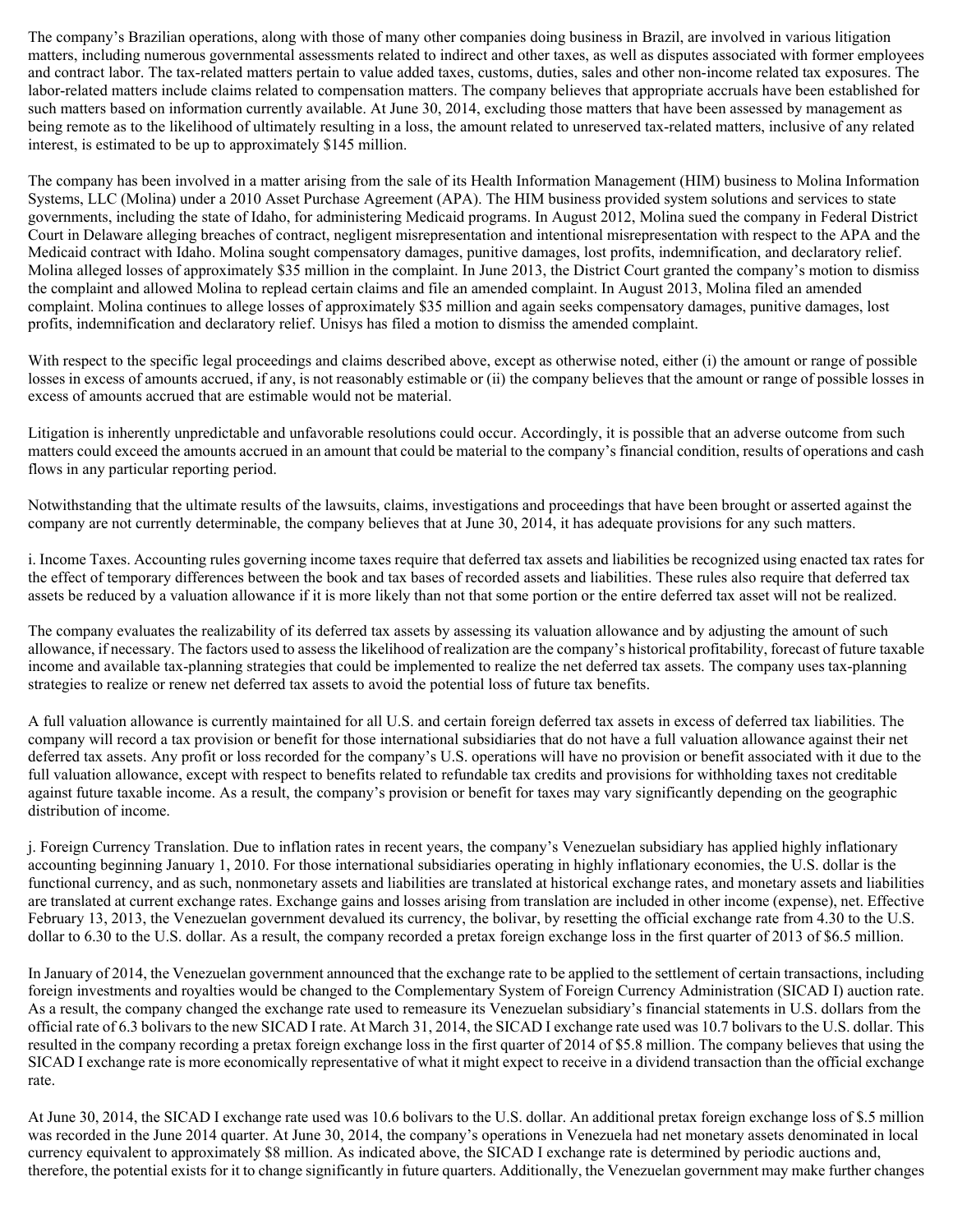or introduce new exchange rate mechanisms which could result in further changes in the exchange rate used by the company to remeasure its Venezuelan subsidiary's financial statements in U.S. dollars.

k. Stockholder's Equity. On December 10, 2012, the company announced that its Board of Directors had authorized the company to purchase up to an aggregate of \$50 million of the company's common stock and mandatory convertible preferred stock through December 31, 2014. During the six months ended June 30, 2014, the company repurchased an aggregate of 552,806 shares of common stock for approximately \$14.0 million. Actual cash disbursements for repurchased shares may differ if the settlement dates for shares repurchased occurs after the end of the quarter. At June 30, 2014, there remained approximately \$24.3 million available for future repurchases under the Board authorization.

On March 1, 2014, all of the outstanding shares of 6.25% mandatory convertible preferred stock (2,587,400 shares) were automatically converted (in accordance with its terms) into 6,912,756 shares of the company's common stock. Because March 1, 2014 was not a business day, the mandatory conversion was effected on Monday, March 3, 2014. Annualized cash dividends on such preferred stock were approximately \$16.2 million.

l. Statement of Cash Flows. In the fourth quarter of 2013, the company began to report its defined benefit pension plans expense as a separate line item within the operating cash flow section of its consolidated statements of cash flows.

Prior period's statements of cash flows have been changed to present pension plans expense separately and to adjust the amounts presented for other assets and liabilities. There was no change to total net cash provided by operating activities in the prior year.

m. Accounting Standards. In April of 2014, the Financial Accounting Standards Board (FASB) issued final accounting guidance on reporting discontinued operations. The new guidance is aimed at reducing the frequency of disposals reported as discontinued operations by focusing on strategic shifts that have or are expected to have a major effect on an entity's operations and financial results. Such a shift could include the disposal of a major line of business, a major geographical area, a major equity method investment or other major parts of the entity. In another change from current US GAAP, the guidance permits companies to have continuing cash flows and significant continuing involvement with the disposed component. The guidance does not change the presentation requirements for discontinued operations in the statement of income. The guidance requires expanded disclosures for discontinued operations and new disclosures for individually material disposals that do not meet the definition of a discontinued operation. The company has adopted this guidance effective January 1, 2014. Since the company did not dispose of any operations in the six months ended June 30, 2014, adoption of the guidance did not have an impact on the company's consolidated financial statements.

In May of 2014, the FASB issued a new revenue recognition standard entitled "Revenue from Contracts with Customers." The objective of the standard is to establish the principles that an entity shall apply to report useful information to users of financial statements about the nature, amount, timing, and uncertainty of revenue and cash flows from a contract with a customer. The standard is effective for annual reporting periods beginning after December 15, 2016, which for the company is January 1, 2017. Earlier application is not permitted. The standard allows for either "full retrospective" adoption, meaning the standard is applied to all periods presented, or "modified retrospective" adoption, meaning the standard is applied only to the most current period presented in the financial statements. The company is currently assessing which method it will choose for adoption, and is evaluating the impact of the adoption on its consolidated results of operations and financial position.

Item 2. Management's Discussion and Analysis of Financial Condition and Results of Operations.

#### **MANAGEMENT'S DISCUSSION AND ANALYSIS OF FINANCIAL CONDITION AND RESULTS OF OPERATIONS**

#### **Overview**

The company's results in the first half of 2014 were impacted by lower revenue from enterprise servers, systems integration and infrastructure services. The lower revenue as well as execution issues on a few projects impacted margins and resulted in a net loss for the first six months of 2014.

The company reported a first half 2014 net loss attributable to Unisys Corporation common shareholders of \$65.6 million, or \$1.35 per diluted share, compared with first half 2013 net loss attributable to Unisys Corporation common shareholders of \$13.5 million, or \$.31 per diluted share.

Revenue for the six months ended June 30, 2014 declined 6 percent to \$1,568.1 million compared with \$1,668.5 million for the six months ended June 30, 2013.

#### **Results of operations**

#### *Company results*

#### *Three months ended June 30, 2014 compared with the three months ended June 30, 2013*

Revenue for the quarter ended June 30, 2014 was \$806.4 million compared with \$858.6 million for the second quarter of 2013, a decrease of 6% from the prior year. Foreign currency fluctuations had a 1-percentage-point positive impact on revenue in the current period compared with the year-ago period.

Services revenue decreased 4% and Technology revenue decreased 21% in the current quarter compared with the year-ago period. U.S. revenue decreased 10% in the second quarter compared with the year-ago period, principally due to a decline in Technology revenue. International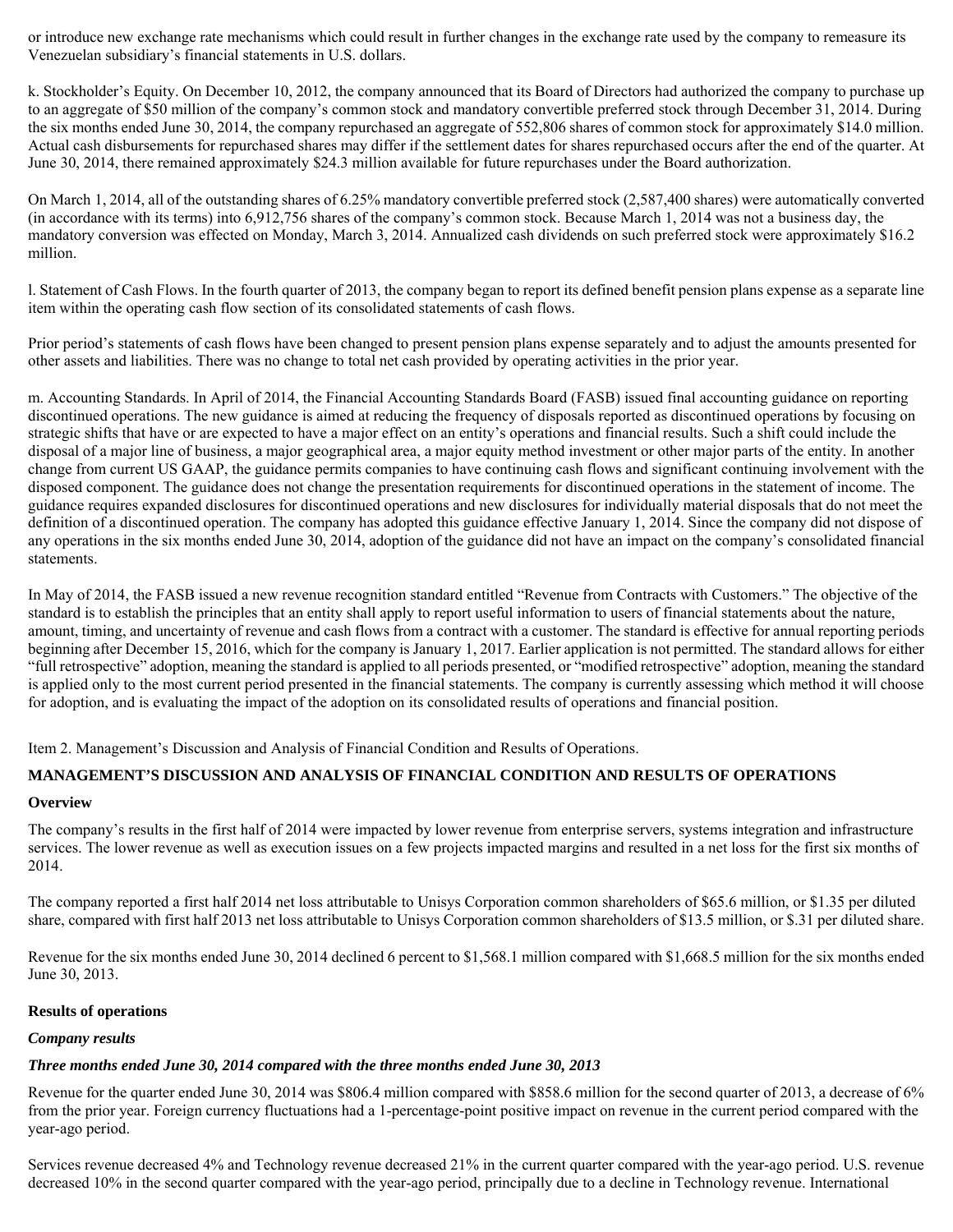revenue decreased 3% in the current quarter principally due to declines in Asia/Pacific and Latin America, excluding Brazil, partially offset by increases in Europe and Brazil. Foreign currency had a 1-percentage-point positive impact on international revenue in the three months ended June 30, 2014 compared with the three months ended June 30, 2013.

Total gross profit margin was 20.5% in the three months ended June 30, 2014 compared with 23.4% in the three months ended June 30, 2013, reflecting lower margins in both the Technology and Services segments.

Selling, general and administrative expense in the three months ended June 30, 2014 was \$133.6 million (16.6% of revenue) compared with \$144.9 million (16.9% of revenue) in the year-ago period. Continuing tight cost controls contributed to the decline.

Research and development (R&D) expenses in the second quarter of 2014 were \$15.8 million compared with \$17.8 million in the second quarter of 2013.

For the second quarter of 2014, the company reported an operating profit of \$15.8 million compared with \$38.0 million in the second quarter of 2013.

For the three months ended June 30, 2014, pension expense was \$17.9 million compared with pension expense of \$22.8 million for the three months ended June 30, 2013. For the full year 2014, the company expects to recognize pension expense of approximately \$75 million compared with \$93.5 million for the full year of 2013. The company records pension income or expense, as well as other employee-related costs such as payroll taxes and medical insurance costs, in operating income in the following income statement categories: cost of revenue; selling, general and administrative expenses; and research and development expenses. The amount allocated to each category is principally based on where the salaries of active employees are charged.

Interest expense for the three months ended June 30, 2014 was \$2.3 million compared with \$2.6 million for the three months ended June 30, 2013.

Other income (expense), net was an expense of \$2.5 million in the second quarter of 2014 compared with income of \$14.1 million in 2013. Included in the second quarter of 2014 and 2013 were foreign exchange losses of \$4.0 million and foreign exchange gains of \$15.7 million, respectively.

Income before income taxes for the three months ended June 30, 2014 was \$11.0 million compared with \$49.5 million for the three months ended June 30, 2013. The provision for income taxes was \$19.9 million in the current quarter compared with \$22.7 million in the year-ago period. As discussed in note (i) of the Notes to Consolidated Financial Statements, the company evaluates quarterly the realizability of its deferred tax assets by assessing its valuation allowance and by adjusting the amount of such allowance, if necessary. The company records a tax provision or benefit for those international subsidiaries that do not have a full valuation allowance against their net deferred tax assets. Any profit or loss recorded for the company's U.S. operations has no provision or benefit associated with it due to a full valuation allowance. As a result, the company's provision or benefit for taxes may vary significantly quarter to quarter depending on the geographic distribution of income.

Net income attributable to Unisys Corporation common shareholders for the three months ended June 30, 2014 was a loss of \$12.1 million, or a loss of \$.24 per diluted share, compared with net income attributable to Unisys Corporation common shareholders of \$20.4 million, or \$.46 per diluted share, for the three months ended June 30, 2013.

#### *Six months ended June 30, 2014 compared with the six months ended June 30, 2013*

Revenue for the six months ended June 30, 2014 was \$1,568.1 million compared with \$1,668.5 million for the six months ended June 30, 2013. Foreign currency fluctuations had a negligible impact on revenue in the current period compared with the year-ago period.

Services revenue decreased 4% and Technology revenue decreased 20% in the first half of 2014 compared with the year-ago period. U.S. revenue decreased 8% in the first half of 2014 compared with the year-ago period, principally due to a decline in Technology revenue. International revenue decreased 5% in the current period principally due to declines in Asia/Pacific and Latin America partially offset by an increase in Europe. Foreign currency had a 1-percentage-point negative impact on international revenue in the six months ended June 30, 2014 compared with the six months ended June 30, 2013.

Total gross profit margin was 19.0% in the six months ended June 30, 2014 compared with 21.7% in the six months ended June 30, 2013, reflecting lower margins in both the Technology and Services segments.

Selling, general and administrative expense in the six months ended June 30, 2014 was \$272.1 million (17.4% of revenue) compared with \$287.1 million (17.2% of revenue) in the year-ago period.

Research and development (R&D) expenses in the first half of 2014 were \$30.2 million compared with \$34.8 million in the first half of 2013.

For the first half of 2014, the company reported an operating loss of \$4.1 million compared with an operating profit of \$39.6 million in the first half of 2013.

For the six months ended June 30, 2014, pension expense was \$37.4 million compared with pension expense of \$46.0 million for the six months ended June 30, 2013.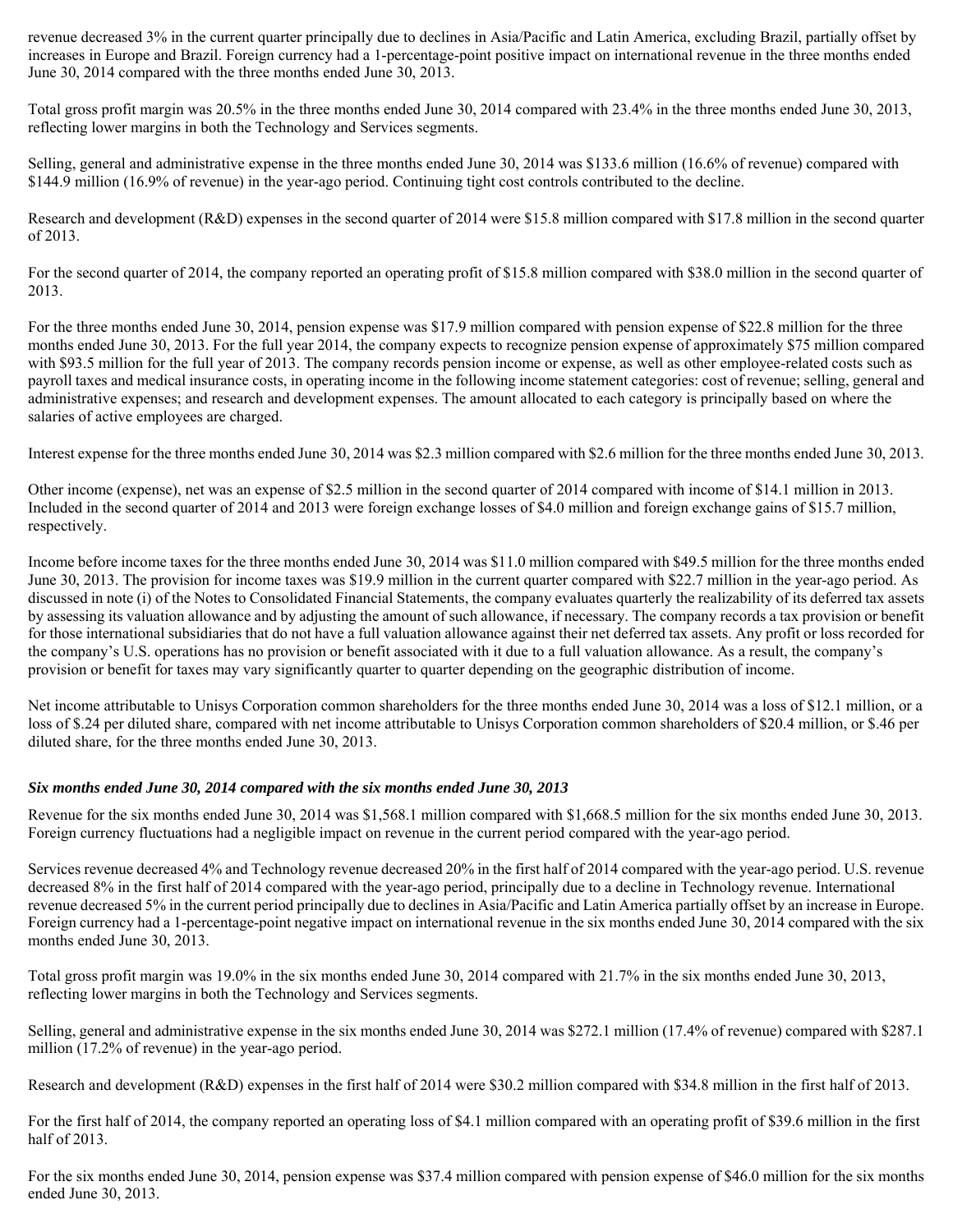Interest expense for the six months ended June 30, 2014 was \$4.3 million compared with \$5.3 million for the six months ended June 30, 2013.

Other income (expense), net was an expense of \$12.3 million in the first half of 2014 compared with income of \$9.2 million in 2013. Included in the first half of 2014 and 2013 were foreign exchange losses of \$13.1 million and foreign exchange gains of \$11.5 million, respectively.

Income before income taxes for the six months ended June 30, 2014 was a loss of \$20.7 million compared with income of \$43.5 million for the six months ended June 30, 2013. The provision for income taxes was \$35.9 million in the current period compared with \$44.1 million in the year-ago period.

#### *Segment results*

The company has two business segments: Services and Technology. Revenue classifications by segment are as follows: Services – systems integration and consulting, outsourcing, infrastructure services and core maintenance; Technology – enterprise-class software and servers and other technology.

The accounting policies of each business segment are the same as those followed by the company as a whole. Intersegment sales and transfers are priced as if the sales or transfers were to third parties. Accordingly, the Technology segment recognizes intersegment revenue and manufacturing profit on hardware and software shipments to customers under Services contracts. The Services segment, in turn, recognizes customer revenue and marketing profits on such shipments of company hardware and software to customers. The Services segment also includes the sale of hardware and software products sourced from third parties that are sold to customers through the company's Services channels. In the company's consolidated statements of income, the manufacturing costs of products sourced from the Technology segment and sold to Services customers are reported in cost of revenue for Services.

Also included in the Technology segment's sales and operating profit are sales of hardware and software sold to the Services segment for internal use in Services engagements. The amount of such profit included in operating income of the Technology segment for the three months ended June 30, 2014 and 2013 was zero and \$2.4 million, respectively. The amount for the six months ended June 30, 2014 and 2013 was \$.4 million and \$2.7 million, respectively. The profit on these transactions is eliminated in Corporate.

The company evaluates business segment performance based on operating income exclusive of pension income or expense, restructuring charges and unusual and nonrecurring items, which are included in Corporate. All other corporate and centrally incurred costs are allocated to the business segments based principally on revenue, employees, square footage or usage.

#### *Three months ended June 30, 2014 compared with the three months ended June 30, 2013*

Information by business segment is presented below (in millions of dollars):

|                                  | Total         |         | Eliminations |        | Services      |         | Technology |       |
|----------------------------------|---------------|---------|--------------|--------|---------------|---------|------------|-------|
| Three Months Ended June 30, 2014 |               |         |              |        |               |         |            |       |
| Customer revenue                 | $\mathbb{S}$  | 806.4   |              |        | $\mathbb{S}$  | 712.9   | \$         | 93.5  |
| Intersegment                     |               |         | \$           | (13.8) |               | $\cdot$ |            | 13.7  |
| Total revenue                    |               | 806.4   | S            | (13.8) | <sup>S</sup>  | 713.0   | \$.        | 107.2 |
|                                  |               |         |              |        |               |         |            |       |
| Gross profit percent             |               | 20.5%   |              |        |               | 16.8%   |            | 50.2% |
|                                  |               |         |              |        |               |         |            |       |
| Operating profit percent         |               | $2.0\%$ |              |        |               | $4.0\%$ |            | 1.9%  |
|                                  |               |         |              |        |               |         |            |       |
| Three Months Ended June 30, 2013 |               |         |              |        |               |         |            |       |
| Customer revenue                 | $\mathbb{S}$  | 858.6   |              |        | $\mathcal{S}$ | 739.7   | \$         | 118.9 |
| Intersegment                     |               |         | \$           | (16.9) |               | .4      |            | 16.5  |
| Total revenue                    | $\mathcal{S}$ | 858.6   | S            | (16.9) | \$            | 740.1   | \$         | 135.4 |
|                                  |               |         |              |        |               |         |            |       |
| Gross profit percent             |               | 23.4%   |              |        |               | 18.2%   |            | 59.4% |
|                                  |               |         |              |        |               |         |            |       |
| Operating profit percent         |               | $4.4\%$ |              |        |               | $4.0\%$ |            | 23.9% |
|                                  |               |         |              |        |               |         |            |       |

Gross profit percent and operating income percent are as a percent of total revenue.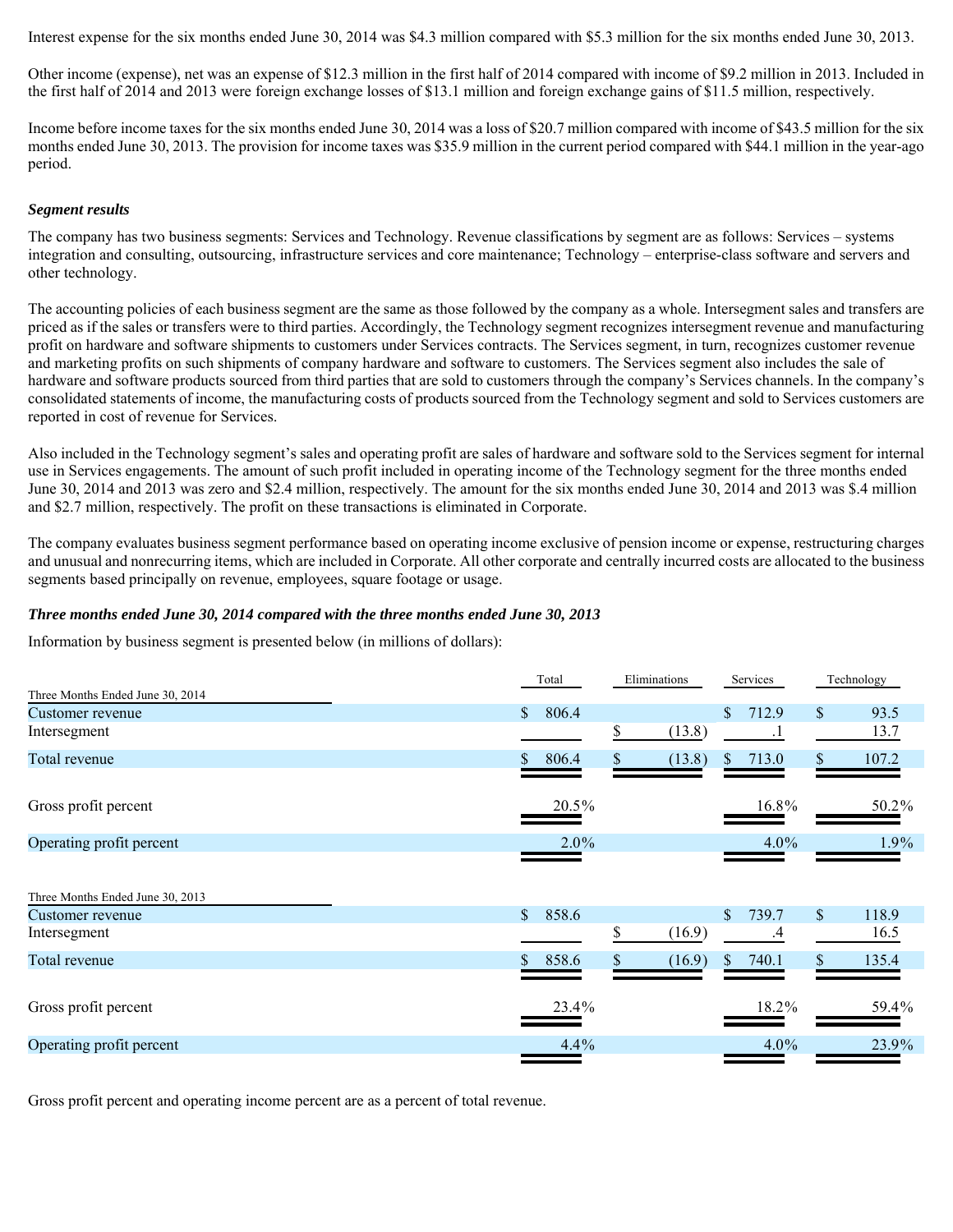Customer revenue by classes of similar products or services, by segment, is presented below (in millions of dollars):

|                                       | Three Months<br>Ended June 30 |    | Percent<br>Change |            |
|---------------------------------------|-------------------------------|----|-------------------|------------|
|                                       | 2014                          |    | 2013              |            |
| <b>Services</b>                       |                               |    |                   |            |
| Systems integration and consulting    | \$<br>216.4                   | \$ | 234.7             | (7.8)%     |
| Outsourcing                           | 362.0                         |    | 354.7             | $2.1\%$    |
| Infrastructure services               | 89.0                          |    | 105.5             | $(15.6)\%$ |
| Core maintenance                      | 45.5                          |    | 44.8              | 1.6%       |
|                                       | 712.9                         |    | 739.7             | $(3.6)\%$  |
| Technology                            |                               |    |                   |            |
| Enterprise-class software and servers | 90.8                          |    | 112.2             | $(19.1)\%$ |
| Other technology                      | 2.7                           |    | 6.7               | $(59.7)\%$ |
|                                       | 93.5                          |    | 118.9             | $(21.4)\%$ |
|                                       | 806.4                         | \$ | 858.6             | $(6.1)\%$  |

In the Services segment, customer revenue was \$712.9 million for the three months ended June 30, 2014, down 3.6% from the three months ended June 30, 2013. Foreign currency translation had a negligible impact on Services revenue in the current quarter compared with the year-ago period.

Revenue from systems integration and consulting, which was impacted by execution issues on a few projects as well as lower in-quarter project work when compared with the prior-year period, decreased 7.8% to \$216.4 million in the June 2014 quarter from \$234.7 million in the June 2013 quarter.

Outsourcing revenue increased 2.1% for the three months ended June 30, 2014 to \$362.0 million compared with the three months ended June 30, 2013. Infrastructure services revenue decreased 15.6% for the three month period ended June 30, 2014 compared with the three month period ended June 30, 2013. The decline reflects lower volume on some existing contracts and the conclusion of other contracts.

Core maintenance revenue increased 1.6% in the current quarter compared with the prior-year quarter.

Services gross profit was 16.8% in the second quarter of 2014 compared with 18.2% in the year-ago period. The current period gross profit margin was impacted by lower volume in the systems integration and infrastructure services businesses as well as execution issues on a few IT services projects. Services operating income percent was 4.0% in the three months ended June 30, 2014 compared with 4.0% in the three months ended June 30, 2013, as lower operating expenses offset the decline in gross profit margin.

In the Technology segment, customer revenue decreased 21.4% to \$93.5 million in the current quarter compared with \$118.9 million in the year-ago period, driven by lower sales of ClearPath products. Foreign currency translation had a positive impact of approximately 1-percentage point on Technology revenue in the current period compared with the prior-year period.

Revenue from the company's enterprise-class software and servers decreased 19.1% for the three months ended June 30, 2014 compared with the three months ended June 30, 2013. The decrease was due to lower sales of the company's ClearPath products.

Revenue from other technology decreased \$4.0 million for the three months ended June 30, 2014 compared with the three months ended June 30, 2013, principally due to lower sales of third-party technology products.

Technology gross profit was 50.2% in the current quarter compared with 59.4% in the year-ago quarter. Technology operating profit percent was 1.9% in the three months ended June 30, 2014 compared with 23.9% in the three months ended June 30, 2013. The Technology segment's margins were down due to lower sales of ClearPath products.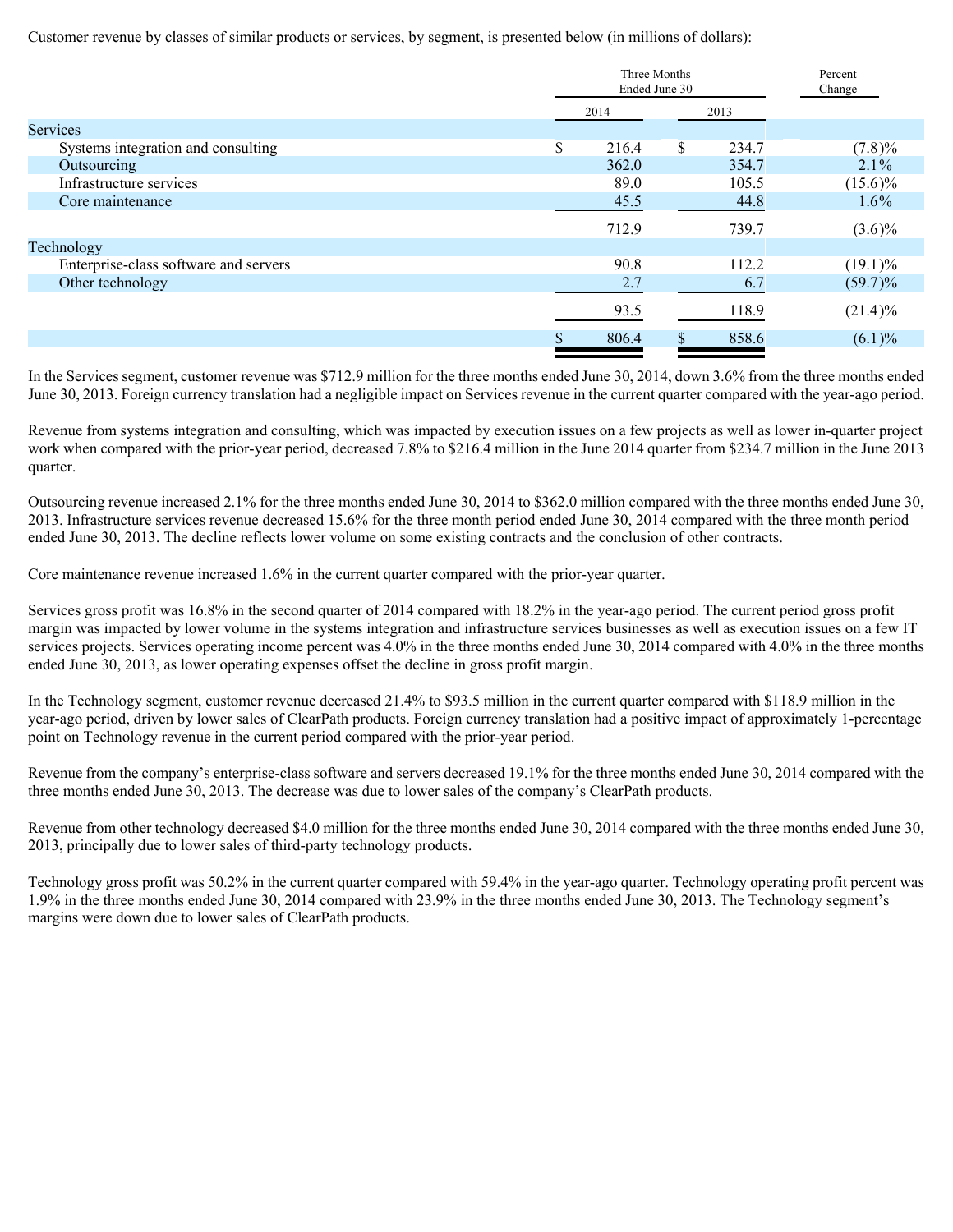#### *Six months ended June 30, 2014 compared with the six months ended June 30, 2013*

Information by business segment is presented below (in millions of dollars):

| Six Months Ended June 30, 2014  |                           | Total   | Eliminations |        | Services |            | Technology   |           |
|---------------------------------|---------------------------|---------|--------------|--------|----------|------------|--------------|-----------|
| Customer revenue                | $\boldsymbol{\mathsf{S}}$ | 1,568.1 |              |        | \$       | 1,403.8    | $\mathbb{S}$ | 164.3     |
| Intersegment                    |                           |         | \$           | (23.4) |          | $\cdot$ 3  |              | 23.1      |
| Total revenue                   | S                         | 1,568.1 | S            | (23.4) | S.       | 1,404.1    | S.           | 187.4     |
| Gross profit percent            |                           | 19.0%   |              |        |          | 16.3%      |              | 46.9%     |
| Operating profit (loss) percent |                           | (.3)%   |              |        |          | $3.0\%$    |              | $(8.0)\%$ |
| Six Months Ended June 30, 2013  |                           |         |              |        |          |            |              |           |
| Customer revenue                | $\mathsf{\$}$             | 1,668.5 |              |        | \$       | 1,462.7    | $\mathbb{S}$ | 205.8     |
| Intersegment                    |                           |         | \$           | (34.2) |          | $\cdot$ .9 |              | 33.3      |
| Total revenue                   |                           | 1,668.5 |              | (34.2) |          | 1,463.6    |              | 239.1     |
| Gross profit percent            |                           | 21.7%   |              |        |          | 17.8%      |              | 53.5%     |
| Operating profit percent        |                           | 2.4%    |              |        |          | 3.5%       |              | 13.6%     |

Gross profit percent and operating income percent are as a percent of total revenue.

Customer revenue by classes of similar products or services, by segment, is presented below (in millions of dollars):

|    |         | Percent<br>Change |                             |            |
|----|---------|-------------------|-----------------------------|------------|
|    |         |                   | 2013                        |            |
|    |         |                   |                             |            |
| \$ | 427.4   | \$                | 446.5                       | $(4.3)\%$  |
|    | 703.5   |                   | 716.0                       | (1.7)%     |
|    | 181.8   |                   | 210.6                       | $(13.7)\%$ |
|    | 91.1    |                   | 89.6                        | 1.7%       |
|    | 1,403.8 |                   | 1,462.7                     | $(4.0)\%$  |
|    |         |                   |                             |            |
|    | 153.4   |                   | 192.2                       | $(20.2)\%$ |
|    | 10.9    |                   | 13.6                        | $(19.9)\%$ |
|    | 164.3   |                   | 205.8                       | $(20.2)\%$ |
|    | 1,568.1 |                   | 1,668.5                     | $(6.0)\%$  |
|    |         | 2014              | Six Months<br>Ended June 30 |            |

In the Services segment, customer revenue was \$1,403.8 million for the six months ended June 30, 2014, a decline of 4.0% when compared with the six months ended June 30, 2013. Foreign currency translation had a negligible impact on Services revenue in the current period compared with the year-ago period.

Revenue from systems integration and consulting was \$427.4 million for the six months ended June 30, 2014 compared with \$446.5 million for the six months ended June 30, 2013. The current-year period was impacted by execution issues on a few projects as well as lower in-period project work when compared with the prior-year period.

Outsourcing revenue decreased 1.7% for the six months ended June 30, 2014 to \$703.5 million compared with the six months ended June 30, 2013.

Infrastructure services revenue decreased 13.7% for the six month period ended June 30, 2014 compared with the six month period ended June 30, 2013. The decline reflects lower volume on some existing contracts and the conclusion of other contracts.

Core maintenance revenue increased 1.7% in the current six-month period compared with the prior-year period.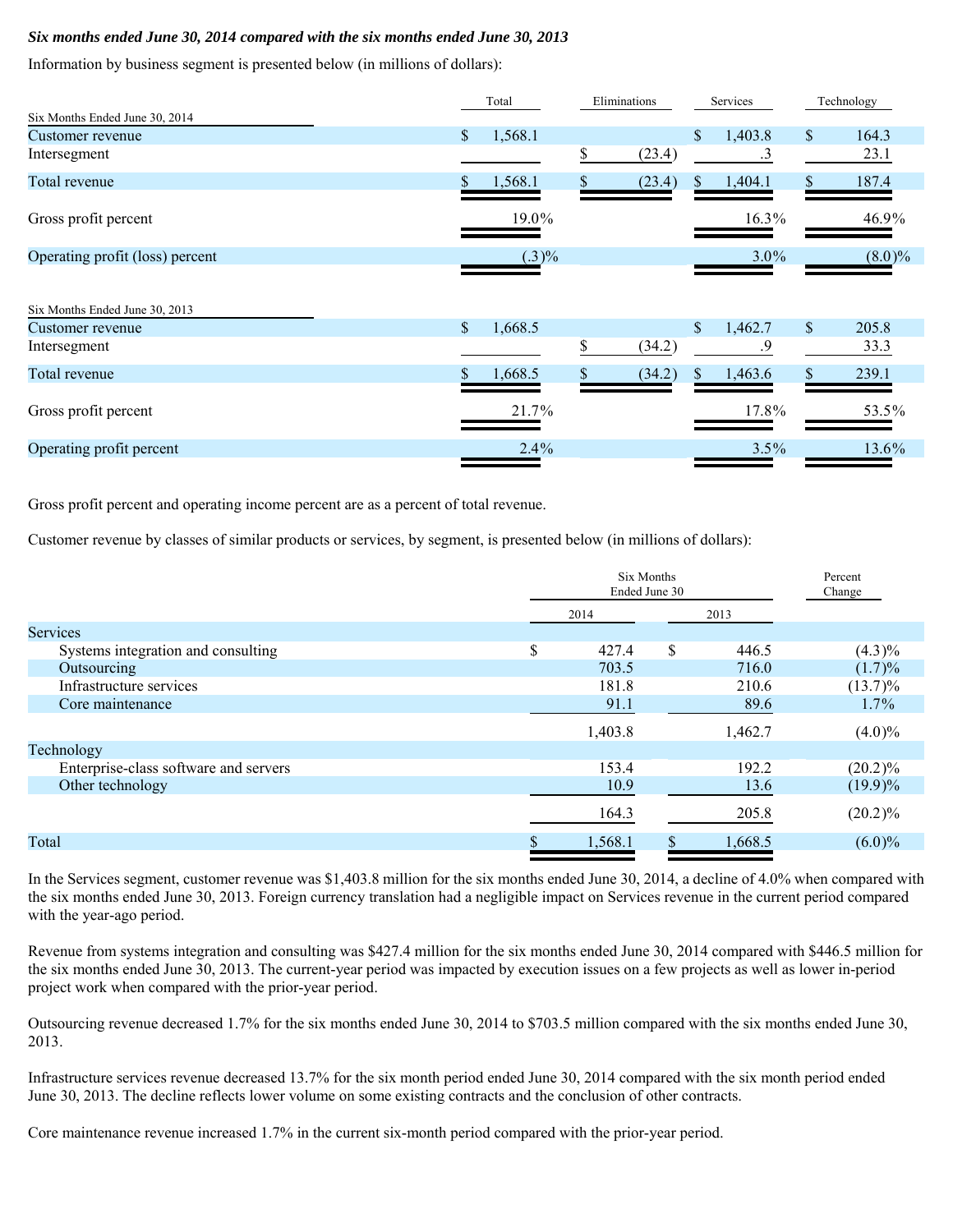Services gross profit was 16.3% in the first half of 2014 compared with 17.8% in the year-ago period. Services operating profit percent was 3.0% in the six months ended June 30, 2014 compared with 3.5% in the six months ended June 30, 2013. The current period was impacted by lower volume in the systems integration and infrastructure services businesses as well as execution issues on a few IT services projects.

In the Technology segment, customer revenue decreased 20.2% to \$164.3 million in the first half of 2014 compared with \$205.8 million in the year-ago period. Foreign currency translation had a negligible impact on Technology revenue in the current period compared with the prior-year period.

Revenue from the company's enterprise-class software and servers decreased 20.2% for the six months ended June 30, 2014 compared with the six months ended June 30, 2013. The decrease was due to lower sales of the company's ClearPath products.

Revenue from other technology decreased \$2.7 million for the six months ended June 30, 2014 compared with the six months ended June 30, 2013.

Technology gross profit was 46.9% in the current six-month period compared with 53.5% in the year-ago period. Technology operating profit (loss) percent was (8.0)% in the six months ended June 30, 2014 compared with 13.6% in the six months ended June 30, 2013. The Technology segment's margins were down due to lower sales of ClearPath products.

#### **New accounting pronouncements**

See note (m) of the Notes to Consolidated Financial Statements for a full description of recent accounting pronouncements, including the expected dates of adoption and estimated effects on the company's consolidated financial statements.

#### **Financial condition**

The company's principal sources of liquidity are cash on hand, cash from operations and its revolving credit facility, discussed below. The company and certain international subsidiaries have access to uncommitted lines of credit from various banks. The company believes that it will have adequate sources of liquidity to meet its expected near-term cash requirements.

Cash and cash equivalents at June 30, 2014 were \$574.2 million compared with \$639.8 million at December 31, 2013.

As of June 30, 2014, \$378.8 million of cash and cash equivalents were held by the company's foreign subsidiaries. In the future, if these funds are needed for the company's operations in the U.S., the company may be required to accrue and pay taxes to repatriate these funds.

During the six months ended June 30, 2014, cash provided by operations was \$23.4 million compared with \$30.2 million for the six months ended June 30, 2013. Cash provided by operations during the first half of 2014 was negatively impacted by an increase in cash contributions to the company's defined benefit pension plans. During the first half of 2014, the company contributed cash of \$103.1 million to such plans compared with \$61.3 million during the first half of 2013. The principal reason for the increase was that in the current period, the company contributed \$44.0 million to its U.S. qualified defined benefit pension plan compared with \$6.9 million in the prior-year period.

Cash used for investing activities during the six months ended June 30, 2014 was \$77.7 million compared with cash usage of \$67.4 million during the six months ended June 30, 2013. Net proceeds of investments were \$10.1 million for the six months ended June 30, 2014 compared with net purchases of \$2.7 million in the prior-year period. Proceeds from investments and purchases of investments represent derivative financial instruments used to reduce the company's currency exposure to market risks from changes in foreign currency exchange rates. In addition, in the current period, the investment in marketable software was \$40.3 million compared with \$29.6 million in the year-ago period, capital additions of properties were \$29.0 million in 2014 compared with \$16.2 million in 2013 and capital additions of outsourcing assets were \$20.1 million in 2014 compared with \$18.3 million in 2013. The higher capital expenditures largely reflected increased investments in new products, as well as expenditures on automation tools and leasehold improvements that support further consolidation of the company's real estate.

Cash used for financing activities during the six months ended June 30, 2014 was \$15.1 million compared with cash usage of \$18.2 million during the six months ended June 30, 2013.

In June 2011, the company entered into a five-year secured revolving credit facility which provides for loans and letters of credit up to an aggregate amount of \$150 million (with a limit on letters of credit of \$100 million). Borrowing limits under the credit agreement are based upon the amount of eligible U.S. accounts receivable. At June 30, 2014, the company had no borrowings and \$22.8 million of letters of credit outstanding under the facility. At June 30, 2014, availability under the facility was \$78.9 million net of letters of credit issued. Borrowings under the facility will bear interest based on short-term rates. The credit agreement contains customary representations and warranties, including that there has been no material adverse change in the company's business, properties, operations or financial condition. It also contains financial covenants requiring the company to maintain a minimum fixed charge coverage ratio and, if the company's consolidated cash plus availability under the credit facility falls below \$130 million, a maximum secured leverage ratio. The credit agreement allows the company to pay dividends on its preferred stock unless the company is in default and to, among other things, repurchase its equity, prepay other debt, incur other debt or liens, dispose of assets and make acquisitions, loans and investments, provided the company complies with certain requirements and limitations set forth in the agreement. Events of default include non-payment, failure to comply with covenants, materially incorrect representations and warranties, change of control and default under other debt aggregating at least \$50 million. The credit facility is guaranteed by Unisys Holding Corporation, Unisys NPL, Inc., Unisys AP Investment Company I and any future material domestic subsidiaries. The facility is secured by the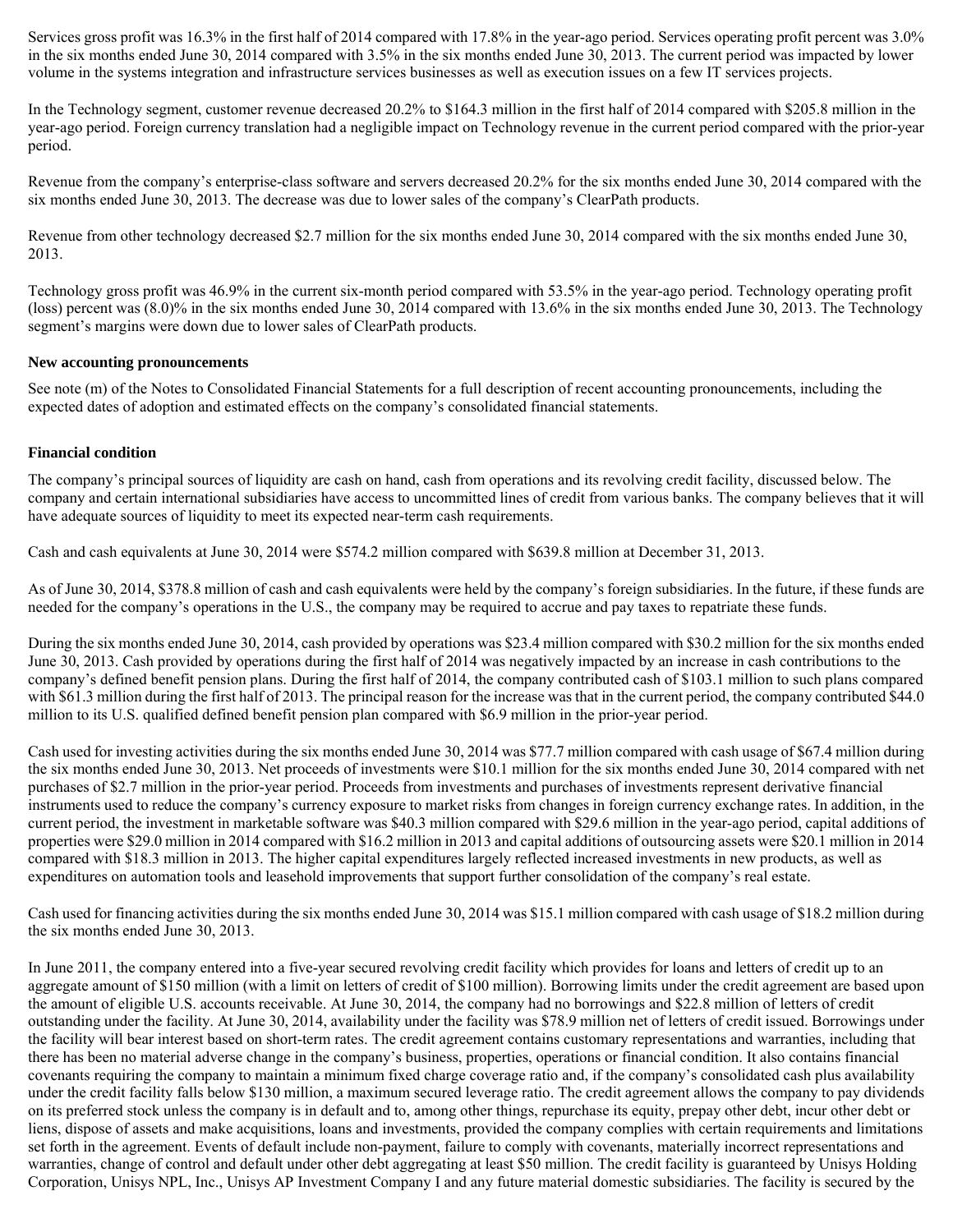assets of Unisys Corporation and the subsidiary guarantors, other than certain excluded assets. The company may elect to prepay or terminate the credit facility without penalty.

At June 30, 2014, the company has met all covenants and conditions under its various lending and funding agreements. The company expects to continue to meet these covenants and conditions.

In 2014, the company expects to make cash contributions to its worldwide defined benefit pension plans of approximately \$235 million, which is comprised of \$109 million primarily for non-U.S. defined benefit pension plans and \$126 million for the company's U.S. qualified defined benefit pension plan.

The company has on file with the Securities and Exchange Commission an effective registration statement, expiring in June of 2015, covering debt or equity securities, which enables the company to be prepared for future market opportunities.

The company may, from time to time, redeem, tender for, or repurchase its securities in the open market or in privately negotiated transactions depending upon availability, market conditions and other factors.

On December 10, 2012, the company announced that its Board of Directors had authorized the company to purchase up to an aggregate of \$50 million of the company's common stock and mandatory convertible preferred stock through December 31, 2014. During the six months ended June 30, 2014, the company repurchased an aggregate of 552,806 shares of common stock for approximately \$14.0 million. Actual cash disbursements for repurchased shares may differ if the settlement dates for shares repurchased occurs after the end of the quarter. At June 30, 2014, there remained approximately \$24.3 million available for future repurchases under the Board authorization.

On March 1, 2014, all of the outstanding shares of 6.25% mandatory convertible preferred stock (2,587,400 shares) were automatically converted (in accordance with its terms) into 6,912,756 shares of the company's common stock. Because March 1, 2014 was not a business day, the mandatory conversion was effected on Monday, March 3, 2014. Annualized cash dividends on such preferred stock were approximately \$16.2 million.

#### **Factors that may affect future results**

From time to time, the company provides information containing "forward-looking" statements, as defined in the Private Securities Litigation Reform Act of 1995. Forward-looking statements provide current expectations of future events and include any statement that does not directly relate to any historical or current fact. Words such as "anticipates," "believes," "expects," "intends," "plans," "projects" and similar expressions may identify such forward-looking statements. All forward-looking statements rely on assumptions and are subject to risks, uncertainties and other factors that could cause the company's actual results to differ materially from expectations. Factors that could affect future results include, but are not limited to, those discussed below. Any forward-looking statement speaks only as of the date on which that statement is made. The company assumes no obligation to update any forward-looking statement to reflect events or circumstances that occur after the date on which the statement is made.

Factors that could affect future results include the following:

*The company's future results will depend upon its ability to effectively anticipate and respond to volatility and rapid technological change in its industry*. The company operates in a highly volatile industry characterized by rapid technological change, evolving technology standards, short product life cycles and continually changing customer demand patterns. Future success will depend in part on the company's ability to anticipate and respond to these market trends and to design, develop, introduce, deliver or obtain new and innovative products, services and software on a timely and cost-effective basis using new delivery models such as cloud computing. The company may not be successful in anticipating or responding to changes in technology, industry standards or customer preferences, and the market may not demand or accept its services and product offerings. In addition, products and services developed by competitors may make the company's offerings less competitive.

*Future results will depend on the company's ability to drive profitable growth in consulting and systems integration.* The company's ability to grow profitably in this business will depend on the level of demand for systems integration projects and the portfolio of solutions the company offers for specific industries. It will also depend on an efficient utilization of services delivery personnel. In addition, profit margins in this business are a function of both the portfolio of solutions sold in a given period and the rates the company is able to charge for services and the chargeability of its professionals. If the company is unable to attain sufficient rates and chargeability for its professionals, profit margins will be adversely affected. The rates the company is able to charge for services are affected by a number of factors, including clients' perception of the company's ability to add value through its services; introduction of new services or products by the company or its competitors; pricing policies of competitors; and general economic conditions. Chargeability is also affected by a number of factors, including the company's ability to transition employees from completed projects to new engagements, and its ability to forecast demand for services and thereby maintain an appropriate headcount.

*The company's future results will depend on its ability to profitably grow its outsourcing business.* The company's outsourcing contracts are multiyear engagements under which the company takes over management and support of a client's data center operations, end user devices, business processes or applications. System development activity on outsourcing contracts may require the company to make upfront investments. The company will need to have available sufficient financial resources in order to make these investments. Outsourcing contracts can be highly complex and can involve the design, development, implementation and operation of new solutions and the transitioning of clients from their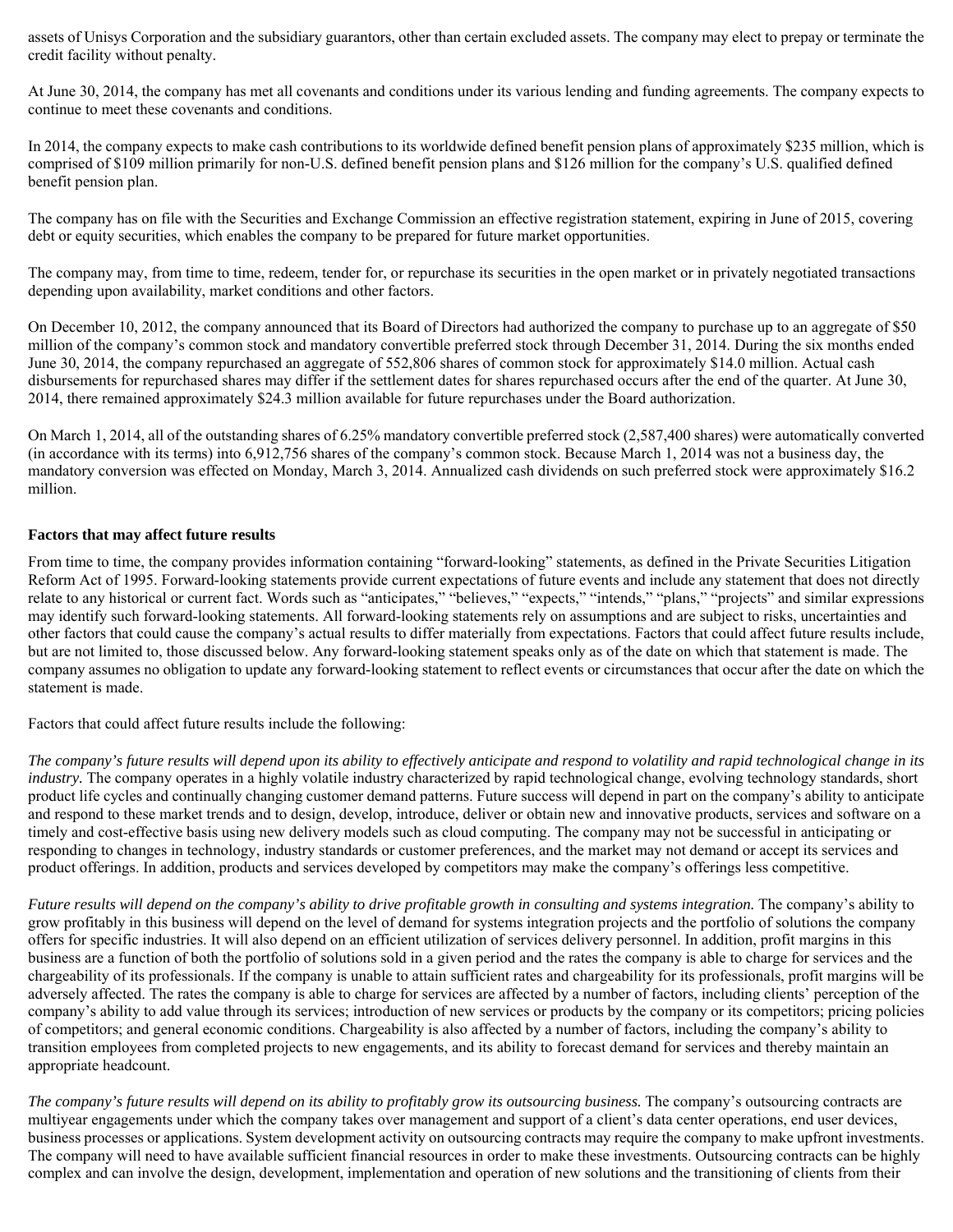existing processes to the new environment. Future results will depend on the company's ability to effectively and timely complete these implementations and transitions.

*Future results will also depend on the company's ability to maintain and grow its technology business.* The company continues to invest in developing new high-end enterprise server products, cybersecurity software, cloud-based products and other offerings to meet client needs. Future results will depend on the company's ability to effectively market and sell these new products while maintaining its installed base for ClearPath and developing next-generation ClearPath products.

*The company faces aggressive competition in the information services and technology marketplace, which could lead to reduced demand for the company's products and services and could have an adverse effect on the company's business.* The information services and technology markets in which the company operates include a large number of companies vying for customers and market share both domestically and internationally. The company's competitors include consulting and other professional services firms, systems integrators, outsourcing providers, infrastructure services providers, computer hardware manufacturers and software providers. Some of the company's competitors may develop competing products and services that offer better price-performance or that reach the market in advance of the company's offerings. Some competitors also have or may develop greater financial and other resources than the company, with enhanced ability to compete for market share, in some instances through significant economic incentives to secure contracts. Some also may be better able to compete for skilled professionals. Any of these factors could lead to reduced demand for the company's products and services and could have an adverse effect on the company's business. Future results will depend on the company's ability to mitigate the effects of aggressive competition on revenues, pricing and margins and on the company's ability to attract and retain talented people.

*The company's future results will depend on its ability to retain significant clients.* The company has a number of significant long-term contracts with clients, including governmental entities, and its future success will depend, in part, on retaining its relationships with these clients. The company could lose clients for such reasons as contract expiration, conversion to a competing service provider, disputes with clients or a decision to in-source services, including for contracts with governmental entities as part of the rebid process. The company could also lose clients as a result of their merger, acquisition or business failure. The company may not be able to replace the revenue and earnings from any such lost client.

*The company's contracts may not be as profitable as expected or provide the expected level of revenues* . In a number of the company's long-term contracts for infrastructure services, outsourcing, help desk and similar services, the company's revenue is based on the volume of products and services provided. As a result, revenue levels anticipated at the contract's inception are not guaranteed. In addition, some of these contracts may permit termination at the customer's discretion before the end of the contract's term or may permit termination or impose other penalties if the company does not meet the performance levels specified in the contracts.

The company's contracts with governmental entities are subject to the availability of appropriated funds. These contracts also contain provisions allowing the governmental entity to terminate the contract at the governmental entity's discretion before the end of the contract's term. In addition, if the company's performance is unacceptable to the customer under a government contract, the government retains the right to pursue remedies under the affected contract, which remedies could include termination.

Certain of the company's outsourcing agreements require that the company's prices be benchmarked if the customer requests it and provide that those prices may be adjusted downward if the pricing for similar services in the market has changed. As a result, revenues anticipated at the beginning of the terms of these contracts may decline in the future.

Some of the company's systems integration contracts are fixed-price contracts under which the company assumes the risk for delivery of the contracted services and products at an agreed-upon fixed price. Should the company experience problems in performing fixed-price contracts on a profitable basis, adjustments to the estimated cost to complete may be required. Future results will depend on the company's ability to perform these services contracts profitably.

*The company may face damage to its reputation or legal liability if its clients are not satisfied with its services or products.* The success of the company's business is dependent on strong, long-term client relationships and on its reputation for responsiveness and quality. As a result, if a client is not satisfied with the company's services or products, its reputation could be damaged and its business adversely affected. Allegations by private litigants or regulators of improper conduct, as well as negative publicity and press speculation about the company, whatever the outcome and whether or not valid, may harm its reputation. In addition to harm to reputation, if the company fails to meet its contractual obligations, it could be subject to legal liability, which could adversely affect its business, operating results and financial condition.

*Future results will depend in part on the performance and capabilities of third parties with whom the company has commercial relationships.* The company maintains business relationships with suppliers, channel partners and other parties that have complementary products, services or skills. Future results will depend, in part, on the performance and capabilities of these third parties, on the ability of external suppliers to deliver components at reasonable prices and in a timely manner, and on the financial condition of, and the company's relationship with, distributors and other indirect channel partners, which can affect the company's capacity to effectively and efficiently serve current and potential customers and end users.

*The company's future results will depend in part on its ability to attract, motivate and retain experienced and knowledgeable personnel in key positions.* The success of the company's business is dependent upon its ability to employ and train individuals with the requisite knowledge, skills and experience to execute the company's business model and achieve its business objectives.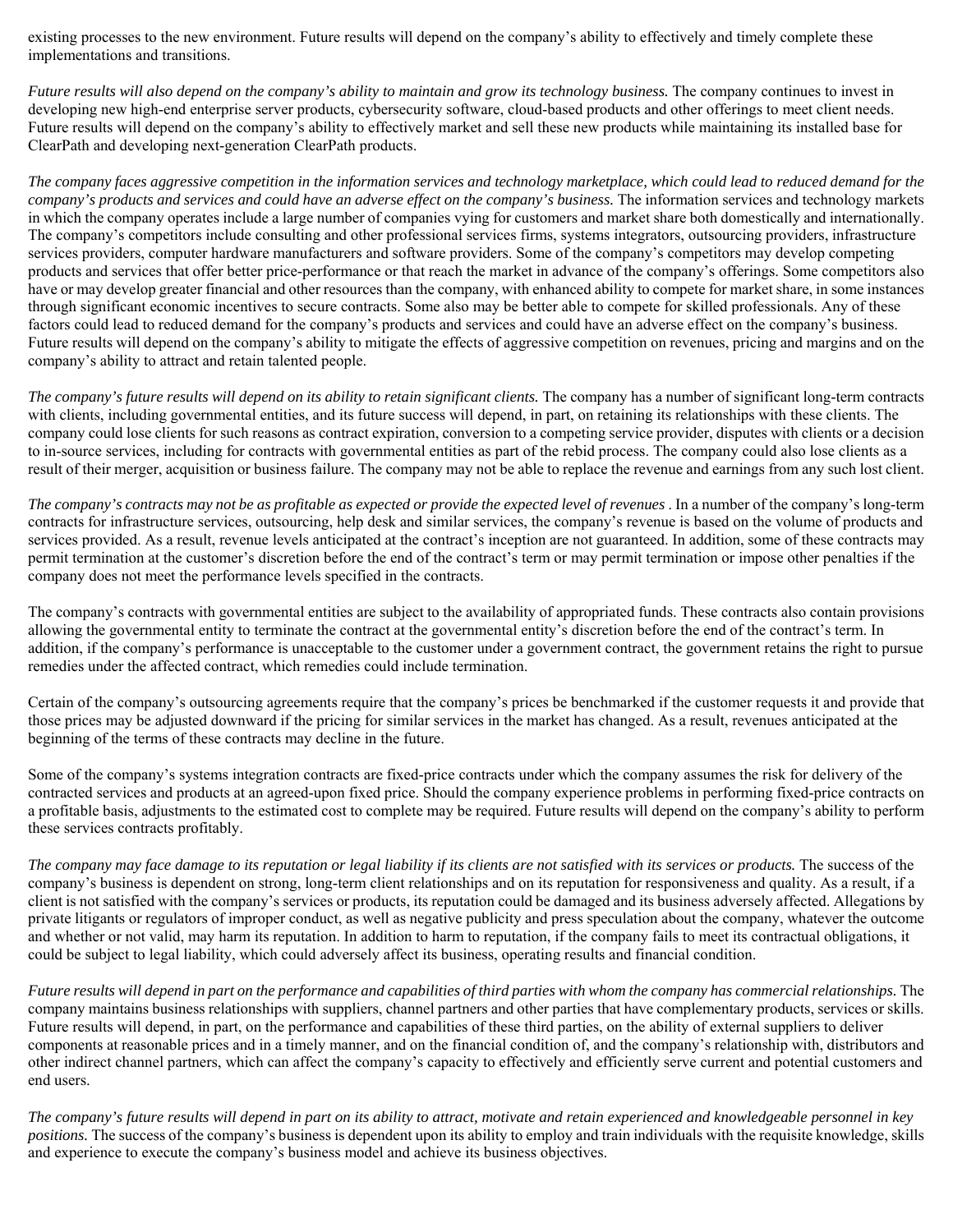*The company has significant pension obligations and may be required to make additional significant cash contributions to its defined benefit pension plans.* The company has unfunded obligations under its U.S. and non-U.S. defined benefit pension plans. In 2013, the company made cash contributions of \$147.2 million to its worldwide defined benefit pension plans. Based on current legislation, recent interest rates and expected returns, in 2014 the company estimates that it will make cash contributions to its worldwide defined benefit pension plans of approximately \$235 million, which is comprised of \$126 million for the company's U.S. qualified defined benefit pension plan and \$109 million primarily for non-U.S. defined benefit pension plans.

Deterioration in the value of the company's worldwide defined benefit pension plan assets, as well as discount rate changes, could require the company to make larger cash contributions to its defined benefit pension plans in the future. In addition, the funding of plan deficits over a shorter period of time than currently anticipated could result in making cash contributions to these plans on a more accelerated basis. Either of these events would reduce the cash available for working capital and other corporate uses and may have an adverse impact on the company's operations, financial condition and liquidity.

*The company's future results will depend on its ability to continue to simplify its operations and provide services more cost efficiently.* Over the past several years, the company has implemented significant cost-reduction measures and continues to focus on measures intended to further improve cost efficiency. Future results will depend on the success of these efforts as well as on the company's continued ability to focus its global resources and simplify its business structure.

*The company's business can be adversely affected by global economic conditions, acts of war, terrorism or natural disasters.* The company's financial results have been impacted by the global economic slowdown in recent years. If economic conditions worsen, the company could see reductions in demand and increased pressure on revenue and profit margins. The company could also see a further consolidation of clients, which could also result in a decrease in demand. The company's business could also be affected by acts of war, terrorism or natural disasters. Current world tensions could escalate, and this could have unpredictable consequences on the world economy and on the company's business.

*The company's contracts with U.S. governmental agencies may subject the company to audits, criminal penalties, sanctions and other expenses and fines.* The company frequently enters into contracts with governmental entities. U.S. government agencies, including the Defense Contract Audit Agency and the Department of Labor, routinely audit government contractors. These agencies review a contractor's performance under its contracts, cost structure and compliance with applicable laws, regulations and standards. The U.S. government also may review the adequacy of, and a contractor's compliance with contract terms and conditions, its systems and policies, including the contractor's purchasing, property, estimating, billing, accounting, compensation and management information systems. Any costs found to be overcharged or improperly allocated to a specific contract or any amounts improperly billed or charged for products or services will be subject to reimbursement to the government. In addition, government contractors, such as the company, are required to disclose credible evidence of certain violations of law and contract overpayments to the federal government. If the company is found to have participated in improper or illegal activities, the company may be subject to civil and criminal penalties and administrative sanctions, including termination of contracts, forfeiture of profits, suspension of payments, fines and suspension or prohibition from doing business with the U.S. government. Any negative publicity related to such contracts, regardless of the accuracy of such publicity, may adversely affect the company's business or reputation.

*Breaches of data security could expose the company to legal liability and could harm the company's business and reputation.* The company's business includes managing, processing, storing and transmitting proprietary and confidential data, including personal information, within the company's own IT systems and those that the company designs, develops, hosts or manages for clients. Breaches of data security involving these systems by hackers, other third parties or the company's employees, despite established security controls with respect to this data, could result in the loss of data or the unauthorized disclosure or misuse of confidential information of the company, its clients, or others. This could result in litigation and legal liability for the company, lead to the loss of existing or potential clients, adversely affect the market's perception of the security and reliability of the company's products and services and lead to shutdowns or disruptions of the company's IT systems. In addition, such breaches could subject the company to fines and penalties for violations of data privacy laws. This may negatively impact the company's reputation and financial results.

*More than half of the company's revenue is derived from operations outside of the United States, and the company is subject to the risks of doing business internationally.* More than half of the company's total revenue is derived from international operations. The risks of doing business internationally include foreign currency exchange rate fluctuations, currency restrictions and devaluations, changes in political or economic conditions, trade protection measures, import or export licensing requirements, multiple and possibly overlapping and conflicting tax laws, new tax legislation, weaker intellectual property protections in some jurisdictions and additional legal and regulatory compliance requirements applicable to businesses that operate internationally, including the Foreign Corrupt Practices Act and non-U.S. laws and regulations.

*Financial market conditions may inhibit the company's ability to access capital and credit markets to address its liquidity needs.* Financial market conditions may impact the company's ability to borrow, to refinance its outstanding debt, or to utilize surety bonds, letters of credit, foreign exchange derivatives and other financial instruments the company uses to conduct its business. Although the company primarily uses cash on hand to address its liquidity needs, its ability to do so assumes that its operations will continue to generate sufficient cash.

*The company's services or products may infringe upon the intellectual property rights of others.* The company cannot be sure that its services and products do not infringe on the intellectual property rights of third parties, and it may have infringement claims asserted against it or against its clients. These claims could cost the company money, prevent it from offering some services or products, or damage its reputation.

*Pending litigation could affect the company's results of operations or cash flow.* There are various lawsuits, claims, investigations and proceedings that have been brought or asserted against the company, which arise in the ordinary course of business, including actions with respect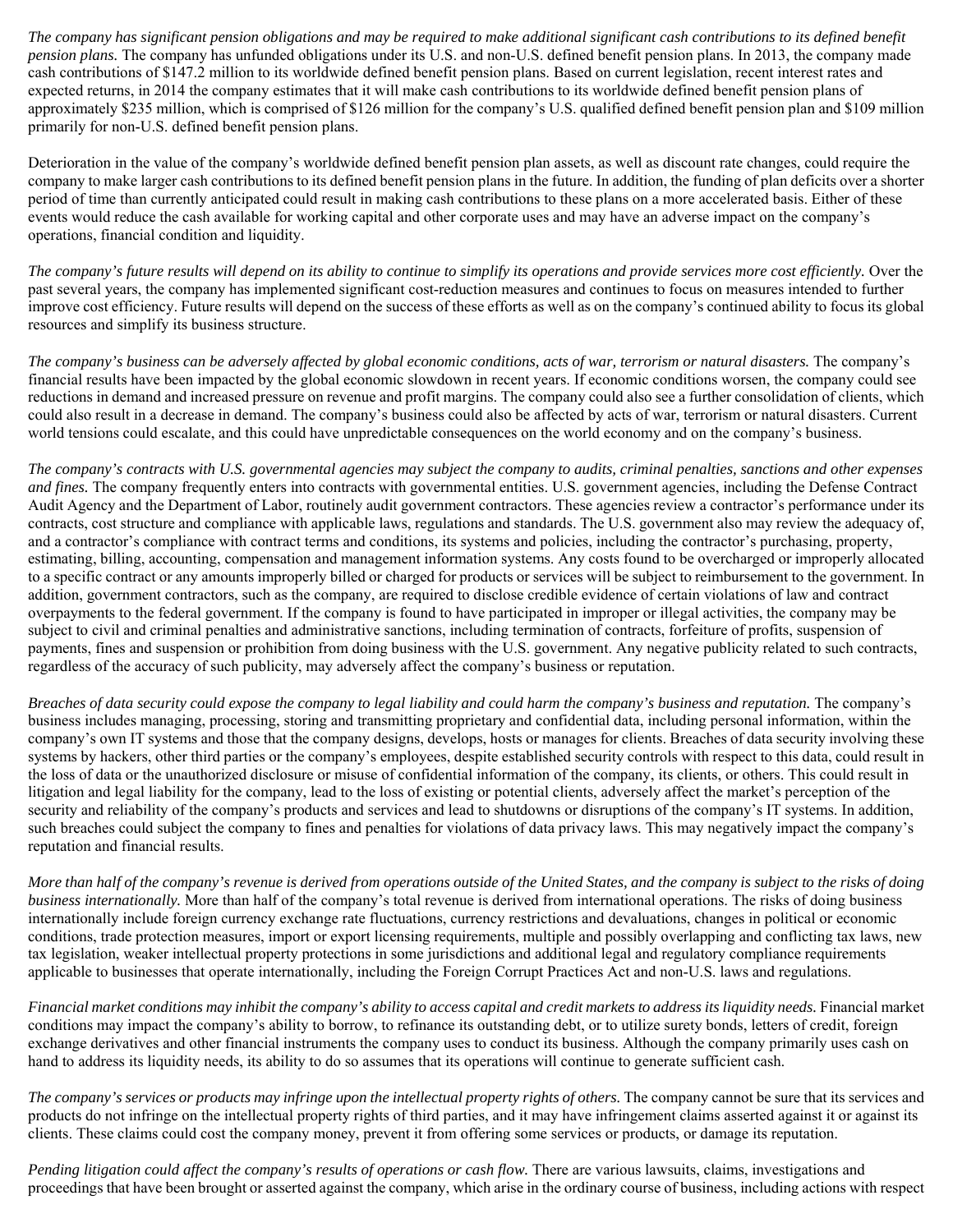to commercial and government contracts, labor and employment, employee benefits, environmental matters, intellectual property and non-income tax and employment compensation in Brazil. See Note (h) of the Notes to Consolidated Financial Statements for more information on litigation. The company believes that it has valid defenses with respect to legal matters pending against it. Litigation is inherently unpredictable, however, and it is possible that the company's results of operations or cash flow could be materially affected in any particular period by the resolution of one or more of the legal matters pending against it.

*The company could face business and financial risk in implementing future dispositions or acquisitions.* As part of the company's business strategy, it may from time to time consider disposing of existing technologies, products and businesses that may no longer be in alignment with its strategic direction, including transactions of a material size, or acquiring complementary technologies, products and businesses. Potential risks with respect to dispositions include difficulty finding buyers or alternative exit strategies on acceptable terms in a timely manner; potential loss of employees or clients; dispositions at unfavorable prices or on unfavorable terms, including relating to retained liabilities; and post-closing indemnity claims. Any acquisitions may result in the incurrence of substantial additional indebtedness or contingent liabilities. Acquisitions could also result in potentially dilutive issuances of equity securities and an increase in amortization expenses related to intangible assets. Additional potential risks associated with acquisitions include integration difficulties; difficulties in maintaining or enhancing the profitability of any acquired business; risks of entering markets in which the company has no or limited prior experience; potential loss of employees or failure to maintain or renew any contracts of any acquired business; and expenses of any undiscovered or potential liabilities of the acquired product or business, including relating to employee benefits contribution obligations or environmental requirements. Further, with respect to both dispositions and acquisitions, management's attention could be diverted from other business concerns. Adverse credit conditions could also affect the company's ability to consummate dispositions or acquisitions. The risks associated with dispositions and acquisitions could have a material adverse effect upon the company's business, financial condition and results of operations. There can be no assurance that the company will be successful in consummating future dispositions or acquisitions on favorable terms or at all.

#### Item 3. Quantitative and Qualitative Disclosures About Market Risk

There has been no material change in the company's assessment of its sensitivity to market risk since its disclosure in its Annual Report on Form 10-K for the fiscal year ended December 31, 2013.

#### Item 4. Controls and Procedures

The company's management, with the participation of the company's Chief Executive Officer and Chief Financial Officer, has evaluated the effectiveness of the company's disclosure controls and procedures (as such term is defined in Rules  $13a-15(e)$  and  $15d-15(e)$  under the Securities Exchange Act of 1934, as amended (the Exchange Act)) as of the end of the period covered by this report. Based on this evaluation, the company's Chief Executive Officer and Chief Financial Officer concluded that, as of the end of such period, the company's disclosure controls and procedures are effective. Such evaluation did not identify any change in the company's internal control over financial reporting (as such term is defined in Rules 13a-15(f) and 15d-15(f) under the Exchange Act) that occurred during the fiscal quarter to which this report relates that has materially affected, or is reasonably likely to materially affect, the company's internal control over financial reporting.

#### Part II - OTHER INFORMATION

#### Item 1. Legal Proceedings

Information with respect to litigation is set forth in note (h) of the Notes to Consolidated Financial Statements, and such information is incorporated herein by reference.

#### Item 1A . Risk Factors

See "Factors that may affect future results" in Management's Discussion and Analysis of Financial Condition and Results of Operations for a discussion of risk factors.

#### Item 2. Unregistered Sales of Equity Securities and Use of Proceeds

Items 2(a) and (b) are not applicable.

#### 2(c) Stock repurchases

On December 10, 2012, the company announced that its Board of Directors had authorized the company to purchase up to an aggregate of \$50 million of the company's common stock and mandatory convertible preferred stock through December 31, 2014.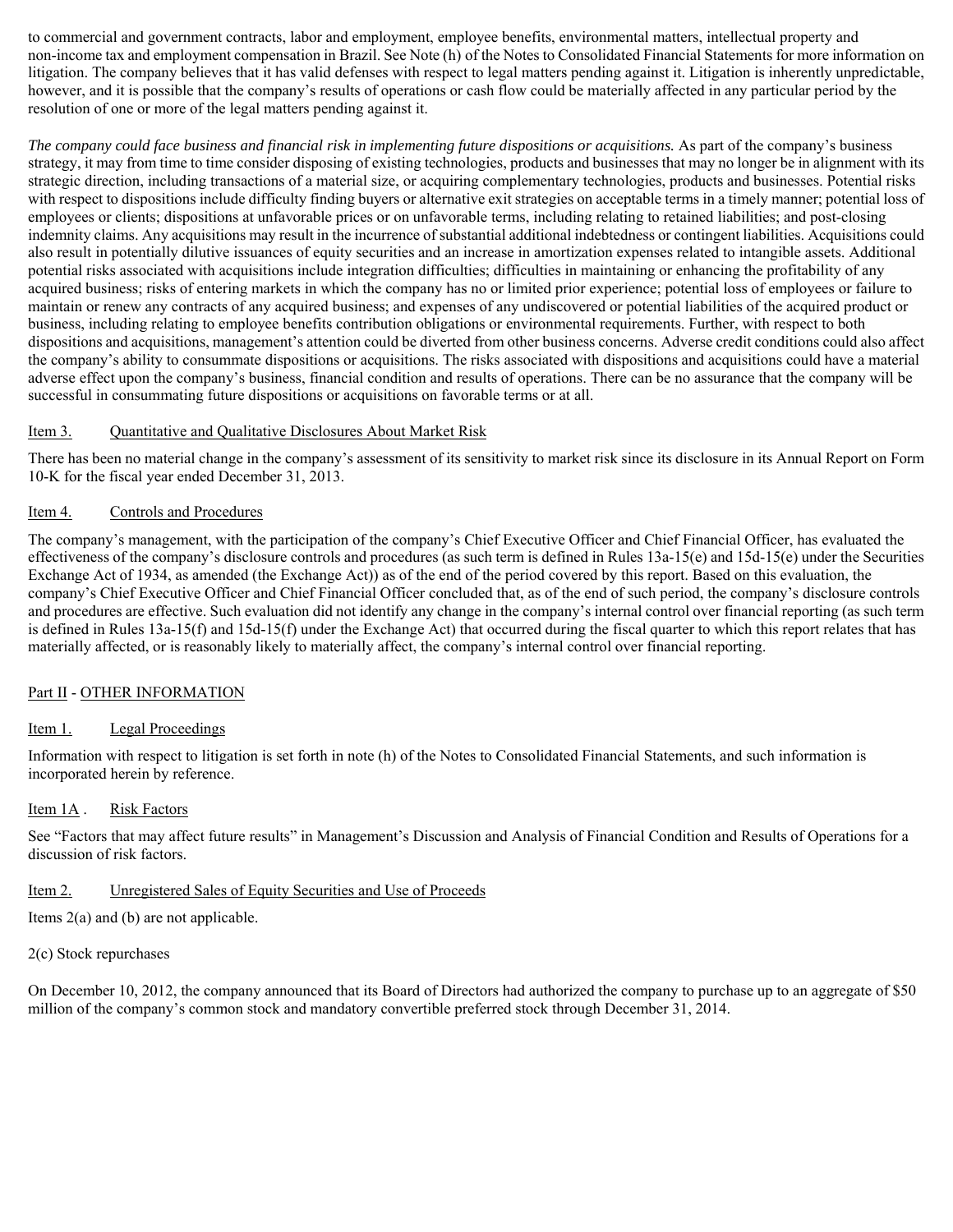The following table provides information relating to the company's repurchase of common stock during the three months ended June 30, 2014.

| Period                           | Total<br>Number<br>of Shares<br>Purchased |              | Average<br>Price Paid<br>per Share | <b>Total Number</b><br>of Shares<br>Purchased as<br>Part of the<br>Publicly<br>Announced<br>Plan |    | Approximate<br>Dollar<br>Value of<br><b>Shares That</b><br>May Yet Be<br>Purchased<br>Under the<br>Publicly<br>Announced<br>Plan |
|----------------------------------|-------------------------------------------|--------------|------------------------------------|--------------------------------------------------------------------------------------------------|----|----------------------------------------------------------------------------------------------------------------------------------|
| April 1, 2014 – April 30, 2014   | 123,238                                   | $\mathbf{s}$ | 28.10                              | 123,238                                                                                          | \$ | 33,957,283                                                                                                                       |
| May 1, 2014 – May 31, 2014       | 250,763                                   | \$           | 23.93                              | 250,763                                                                                          | S  | 27,957,286                                                                                                                       |
| June 1, $2014 -$ June 30, $2014$ | 148,067                                   |              | 24.64                              | 148,067                                                                                          |    | 24,308,906                                                                                                                       |
| Total                            | 522,068                                   |              | 25.11                              | 522,068                                                                                          |    |                                                                                                                                  |

#### Item 6. Exhibits

(a) Exhibits

See Exhibit Index

#### **SIGNATURES**

Pursuant to the requirements of the Securities Exchange Act of 1934, the registrant has duly caused this report to be signed on its behalf by the undersigned thereunto duly authorized.

Date: August 1, 2014 UNISYS CORPORATION

By: /s/ Janet Brutschea Haugen

Janet Brutschea Haugen Senior Vice President and Chief Financial Officer (Principal Financial Officer)

By: /s/ Scott Hurley

Scott Hurley Vice President and Corporate Controller (Chief Accounting Officer)

#### EXHIBIT INDEX

| <b>Exhibit Number</b> | Description                                                                                                               |
|-----------------------|---------------------------------------------------------------------------------------------------------------------------|
| 3.1                   | Restated Certificate of Incorporation of Unisys Corporation (incorporated by reference to Exhibit 3.1 to the registrant's |
|                       | Current Report on Form 8-K filed on April 30, 2010)                                                                       |
| 3.2                   | Certificate of Amendment to Restated Certificate of Incorporation of Unisys Corporation (incorporated by reference to     |
|                       | Exhibit 3.1 to the registrant's Current Report on Form 8-K filed on April 28, 2011)                                       |
| 3.3                   | Bylaws of Unisys Corporation, as amended through April 29, 2010 (incorporated by reference to Exhibit 3.2 to the          |
|                       | registrant's Current Report on Form 8-K filed on April 30, 2010)                                                          |
| 12                    | Statement of Computation of Ratio of Earnings to Combined Fixed Charges and Preferred Stock Dividends                     |
| 31.1                  | Certification of J. Edward Coleman required by Rule 13a-14(a) or Rule 15d-14(a)                                           |
| 31.2                  | Certification of Janet Brutschea Haugen required by Rule 13a-14(a) or Rule 15d-14(a)                                      |
| 32.1                  | Certification of J. Edward Coleman required by Rule 13a-14(b) or Rule 15d-14(b) and Section 906 of the Sarbanes-Oxley     |
|                       | Act of 2002, 18 U.S.C. Section 1350                                                                                       |
| 32.2                  | Certification of Janet Brutschea Haugen required by Rule 13a-14(b) or Rule 15d-14(b) and Section 906 of the               |
|                       | Sarbanes-Oxley Act of 2002, 18 U.S.C. Section 1350                                                                        |
| 101.INSXBRL           | <b>Instance Document</b>                                                                                                  |
| 101.SCHXBRL           | <b>Taxonomy Extension Schema Document</b>                                                                                 |
| 101.CALXBRL           | Taxonomy Extension Calculation Linkbase Document                                                                          |
| 101.LABXBRL           | Taxonomy Extension Labels Linkbase Document                                                                               |
| 101.PREXBRL           | Taxonomy Extension Presentation Linkbase Document                                                                         |
| 101.DEFXBRL           | <b>Taxonomy Extension Definition Linkbase Document</b>                                                                    |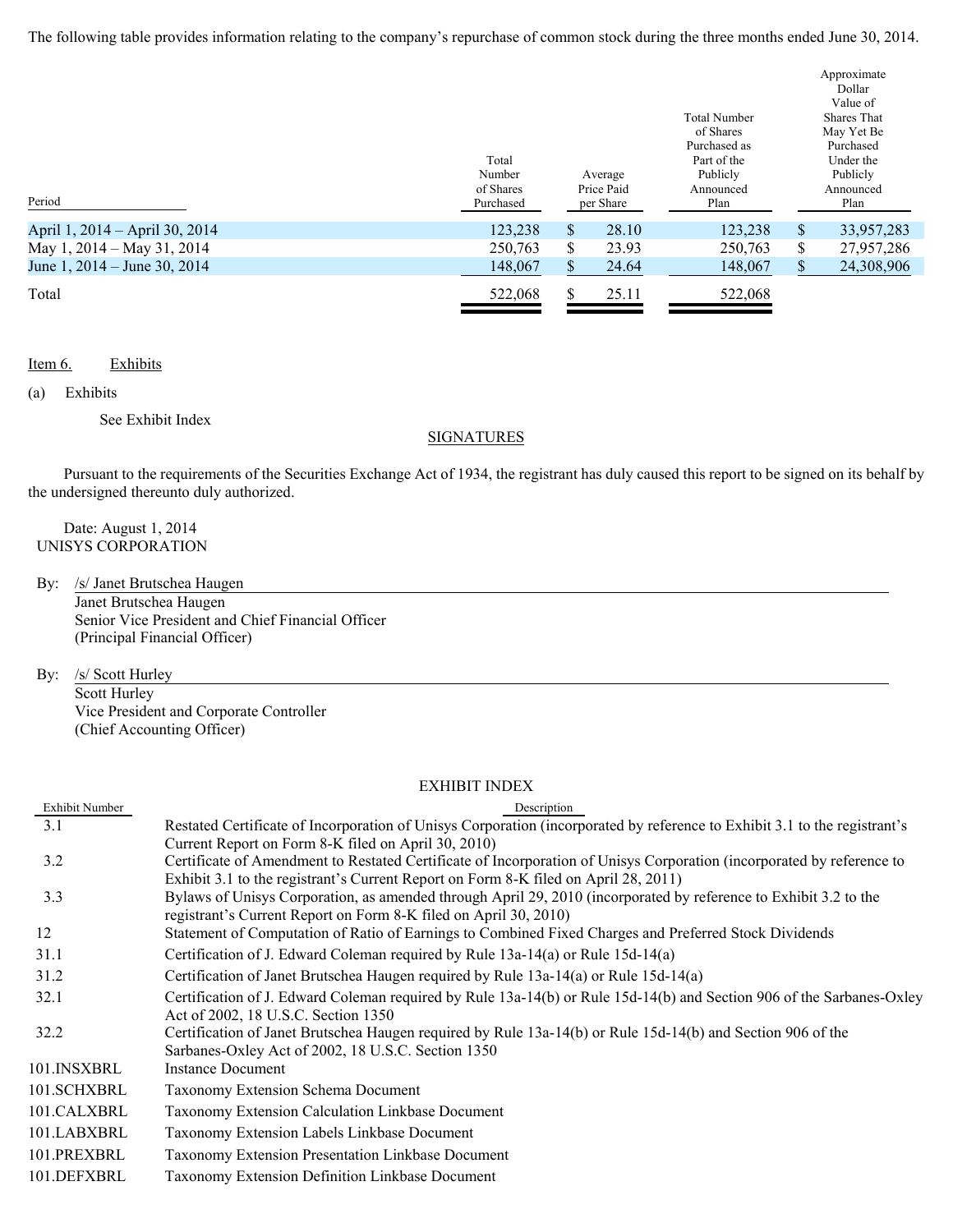#### UNISYS CORPORATION COMPUTATION OF RATIO OF EARNINGS TO COMBINED FIXED CHARGES AND PREFERRED STOCK DIVIDENDS (UNAUDITED) (\$ in millions)

|                                                                         | Six Months Ended<br>June 30, 2014 |                        | Years Ended December 31 |       |    |         |    |         |    |       |    |         |  |
|-------------------------------------------------------------------------|-----------------------------------|------------------------|-------------------------|-------|----|---------|----|---------|----|-------|----|---------|--|
|                                                                         |                                   |                        | 2013                    |       |    | 2012    |    | 2011    |    | 2010  |    | 2009    |  |
| <b>Fixed charges</b>                                                    |                                   |                        |                         |       |    |         |    |         |    |       |    |         |  |
| Interest expense                                                        | \$                                | 4.3                    | \$                      | 9.9   | \$ | 27.5    | \$ | 63.1    | \$ | 101.8 | \$ | 95.2    |  |
| Interest capitalized during the period                                  |                                   | 2.3                    |                         | 3.2   |    | 5.3     |    | 4.9     |    | 9.1   |    | 7.5     |  |
| Amortization of debt issuance expenses                                  |                                   | $\cdot$ <sup>8</sup> . |                         | 1.6   |    | 1.7     |    | 1.9     |    | 2.6   |    | 3.3     |  |
| Portion of rental expense representative of                             |                                   |                        |                         |       |    |         |    |         |    |       |    |         |  |
| interest                                                                |                                   | 13.9                   |                         | 28.4  |    | 28.2    |    | 32.6    |    | 33.5  |    | 34.9    |  |
| <b>Total Fixed Charges</b>                                              |                                   | 21.3                   |                         | 43.1  |    | 62.7    |    | 102.5   |    | 147.0 |    | 140.9   |  |
| Preferred stock dividend requirements (a)                               |                                   | 2.7                    |                         | 16.2  |    | 16.2    |    | 13.5    |    |       |    |         |  |
| Total fixed charges and preferred stock<br>dividends                    |                                   | 24.0                   |                         | 59.3  |    | 78.9    |    | 116.0   |    | 147.0 |    | 140.9   |  |
| <b>Earnings</b>                                                         |                                   |                        |                         |       |    |         |    |         |    |       |    |         |  |
| Income (loss) from continuing operations before                         |                                   |                        |                         |       |    |         |    |         |    |       |    |         |  |
| income taxes                                                            |                                   | (20.7)                 |                         | 219.4 |    | 254.1   |    | 206.0   |    | 222.9 |    | 218.2   |  |
| Add amortization of capitalized interest                                |                                   | 2.3                    |                         | 5.0   |    | 7.5     |    | 7.4     |    | 9.1   |    | 11.6    |  |
| Subtotal                                                                |                                   | (18.4)                 |                         | 224.4 |    | 261.6   |    | 213.4   |    | 232.0 |    | 229.8   |  |
| Fixed charges per above                                                 |                                   | 21.3                   |                         | 43.1  |    | 62.7    |    | 102.5   |    | 147.0 |    | 140.9   |  |
| Less interest capitalized during the period                             |                                   | (2.3)                  |                         | (3.2) |    | (5.3)   |    | (4.9)   |    | (9.1) |    | (7.5)   |  |
| Total earnings                                                          | S.                                | .6                     | S.                      | 264.3 |    | \$319.0 |    | \$311.0 |    | 369.9 |    | \$363.2 |  |
| Ratio of earnings to fixed charges                                      |                                   | $\ast$                 |                         | 6.13  |    | 5.09    |    | 3.03    |    | 2.52  |    | 2.58    |  |
| Ratio of earnings to fixed charges and preferred<br>stock dividends (b) |                                   | $***$                  |                         | 4.46  |    | 4.04    |    | 2.68    |    | 2.52  |    | 2.58    |  |

(a) Amounts have not been grossed up for income taxes since the preferred stock was issued by the U.S. parent corporation which has a full valuation allowance against its net deferred tax assets.

(b) The ratio of earnings to fixed charges and preferred stock dividends is calculated by dividing total earnings by total fixed charges and preferred stock dividends.

\* Earnings for the six months ended June 30, 2014 were inadequate to cover fixed charges by \$20.7 million.

Earnings for the six months ended June 30, 2014 were inadequate to cover fixed charges and preferred stock dividends by \$23.4 million.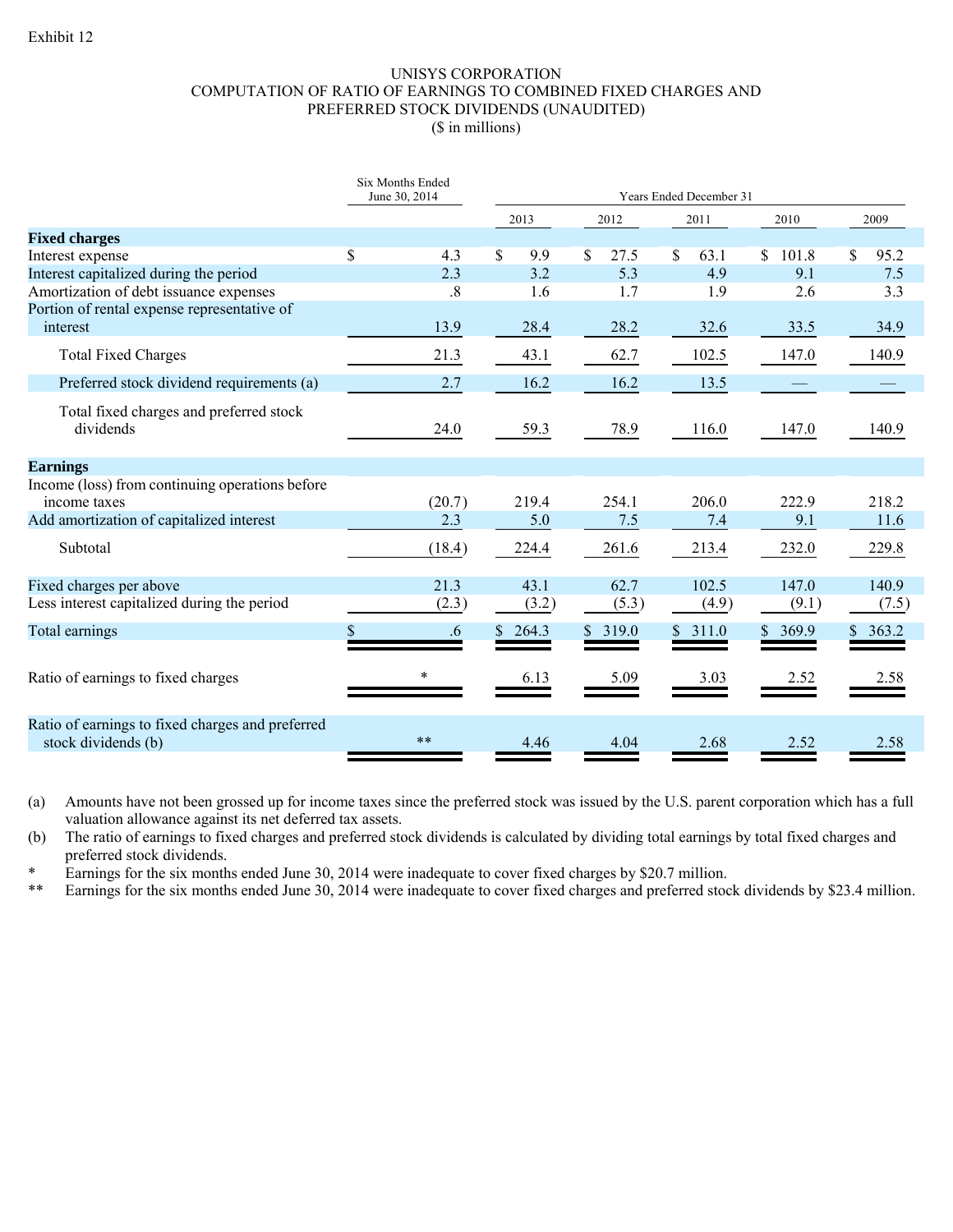#### CERTIFICATION

I, J. Edward Coleman, certify that:

1. I have reviewed this quarterly report on Form 10-Q of Unisys Corporation;

2. Based on my knowledge, this report does not contain any untrue statement of a material fact or omit to state a material fact necessary to make the statements made, in light of the circumstances under which such statements were made, not misleading with respect to the period covered by this report;

3. Based on my knowledge, the financial statements, and other financial information included in this report, fairly present in all material respects the financial condition, results of operations and cash flows of the registrant as of, and for, the periods presented in this report;

4. The registrant's other certifying officer and I are responsible for establishing and maintaining disclosure controls and procedures (as defined in Exchange Act Rules 13a-15(e) and 15d-15(e)) and internal control over financial reporting (as defined in Exchange Act Rules 13a-15(f) and 15d-15(f)) for the registrant and have:

a. Designed such disclosure controls and procedures, or caused such disclosure controls and procedures to be designed under our supervision, to ensure that material information relating to the registrant, including its consolidated subsidiaries, is made known to us by others within those entities, particularly during the period in which this report is being prepared;

b. Designed such internal control over financial reporting, or caused such internal control over financial reporting to be designed under our supervision, to provide reasonable assurance regarding the reliability of financial reporting and the preparation of financial statements for external purposes in accordance with generally accepted accounting principles;

c. Evaluated the effectiveness of the registrant's disclosure controls and procedures and presented in this report our conclusions about the effectiveness of the disclosure controls and procedures, as of the end of the period covered by this report based on such evaluation; and

d. Disclosed in this report any change in the registrant's internal control over financial reporting that occurred during the registrant's most recent fiscal quarter (the registrant's fourth fiscal quarter in the case of an annual report) that has materially affected, or is reasonably likely to materially affect, the registrant's internal control over financial reporting; and

5. The registrant's other certifying officer and I have disclosed, based on our most recent evaluation of internal control over financial reporting, to the registrant's auditors and the audit committee of the registrant's board of directors (or persons performing the equivalent functions):

a. All significant deficiencies and material weaknesses in the design or operation of internal control over financial reporting which are reasonably likely to adversely affect the registrant's ability to record, process, summarize and report financial information; and

b. Any fraud, whether or not material, that involves management or other employees who have a significant role in the registrant's internal control over financial reporting.

Date: August 1, 2014

/s/ J. Edward Coleman Name: J. Edward Coleman Title: Chairman of the Board and Chief Executive Officer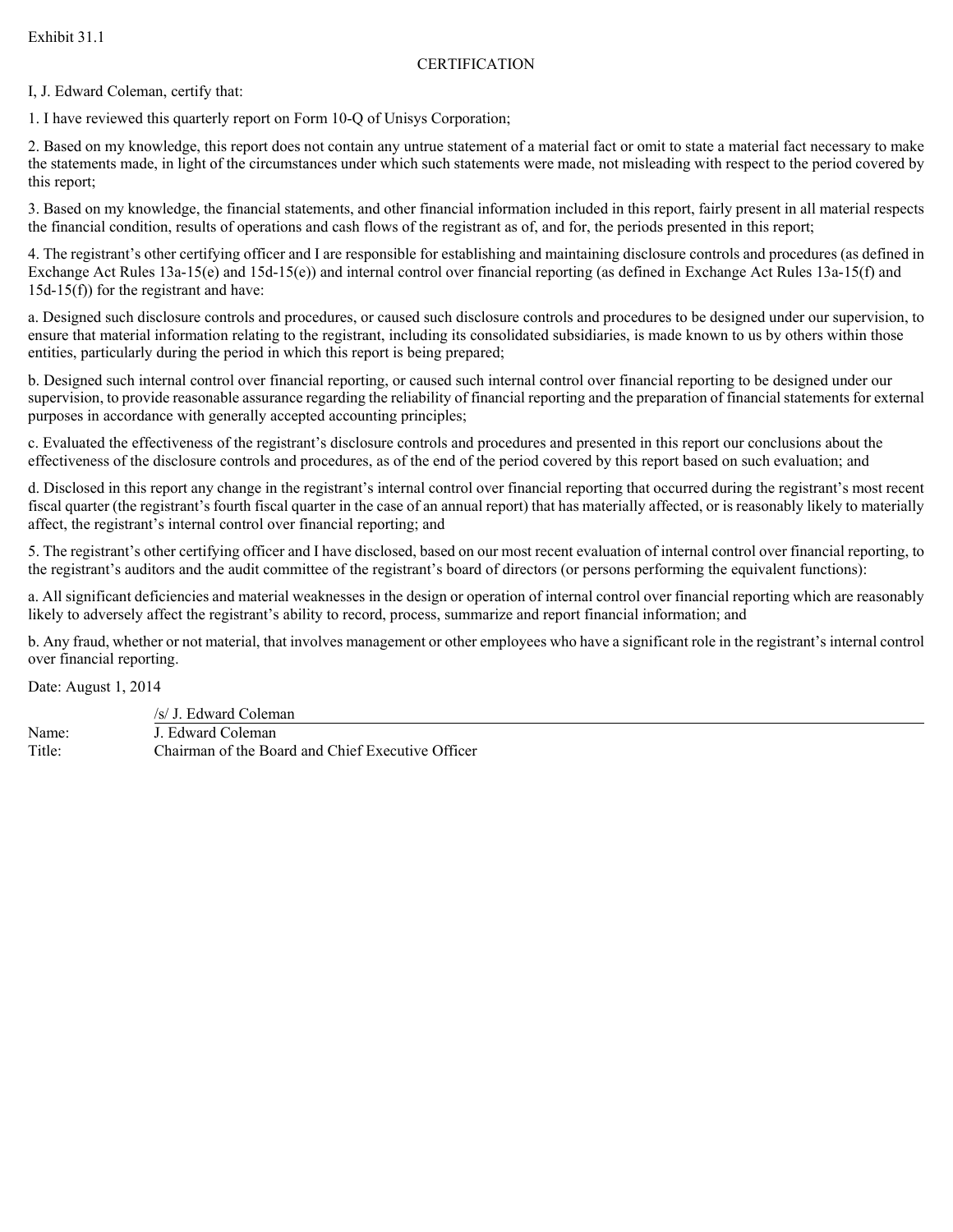#### Exhibit 31.2

#### CERTIFICATION

I, Janet Brutschea Haugen, certify that:

1. I have reviewed this quarterly report on Form 10-Q of Unisys Corporation;

2. Based on my knowledge, this report does not contain any untrue statement of a material fact or omit to state a material fact necessary to make the statements made, in light of the circumstances under which such statements were made, not misleading with respect to the period covered by this report;

3. Based on my knowledge, the financial statements, and other financial information included in this report, fairly present in all material respects the financial condition, results of operations and cash flows of the registrant as of, and for, the periods presented in this report;

4. The registrant's other certifying officer and I are responsible for establishing and maintaining disclosure controls and procedures (as defined in Exchange Act Rules 13a-15(e) and 15d-15(e)) and internal control over financial reporting (as defined in Exchange Act Rules 13a-15(f) and 15d-15(f)) for the registrant and have:

a. Designed such disclosure controls and procedures, or caused such disclosure controls and procedures to be designed under our supervision, to ensure that material information relating to the registrant, including its consolidated subsidiaries, is made known to us by others within those entities, particularly during the period in which this report is being prepared;

b. Designed such internal control over financial reporting, or caused such internal control over financial reporting to be designed under our supervision, to provide reasonable assurance regarding the reliability of financial reporting and the preparation of financial statements for external purposes in accordance with generally accepted accounting principles;

c. Evaluated the effectiveness of the registrant's disclosure controls and procedures and presented in this report our conclusions about the effectiveness of the disclosure controls and procedures, as of the end of the period covered by this report based on such evaluation; and

d. Disclosed in this report any change in the registrant's internal control over financial reporting that occurred during the registrant's most recent fiscal quarter (the registrant's fourth fiscal quarter in the case of an annual report) that has materially affected, or is reasonably likely to materially affect, the registrant's internal control over financial reporting; and

5. The registrant's other certifying officer and I have disclosed, based on our most recent evaluation of internal control over financial reporting, to the registrant's auditors and the audit committee of the registrant's board of directors (or persons performing the equivalent functions):

a. All significant deficiencies and material weaknesses in the design or operation of internal control over financial reporting which are reasonably likely to adversely affect the registrant's ability to record, process, summarize and report financial information; and

b. Any fraud, whether or not material, that involves management or other employees who have a significant role in the registrant's internal control over financial reporting.

Date: August 1, 2014

 /s/ Janet Brutschea Haugen Name: Janet Brutschea Haugen Title: Senior Vice President and Chief Financial Officer